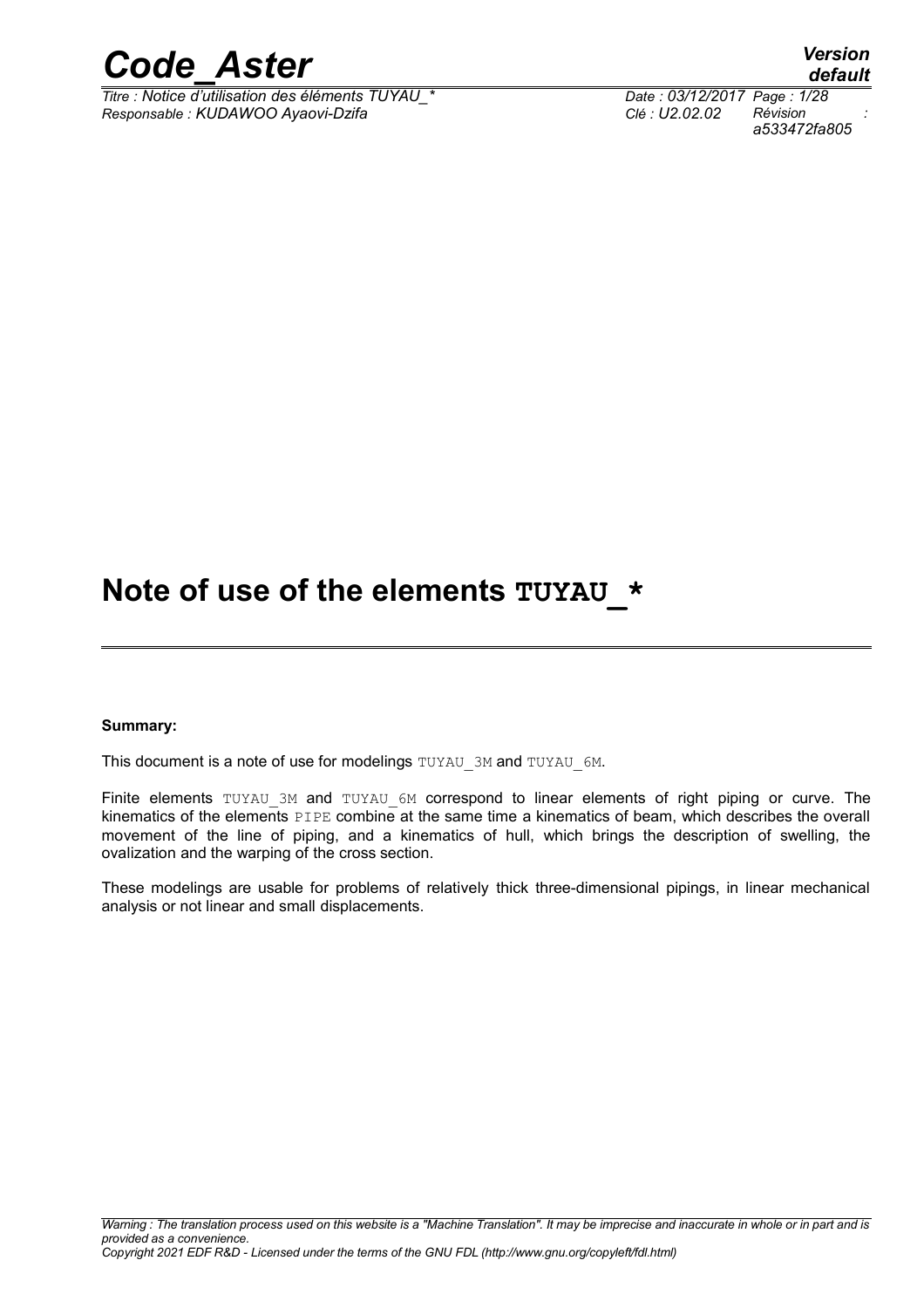*Titre : Notice d'utilisation des éléments TUYAU\_\* Date : 03/12/2017 Page : 2/28 Responsable : KUDAWOO Ayaovi-Dzifa Clé : U2.02.02 Révision :*

*a533472fa805*

### **Contents**

| 3.2.2 Generator and concept of local reference mark: keyword ORIENTATION11             |  |
|----------------------------------------------------------------------------------------|--|
|                                                                                        |  |
|                                                                                        |  |
| 3.4 Limiting loadings and conditions: AFFE_CHAR_MECA and AFFE_CHAR_MECA_F13            |  |
| 3.4.1 List of the keyword factors of AFFE CHAR MECA and AFFE CHAR MECA F14             |  |
|                                                                                        |  |
|                                                                                        |  |
| 3.4.4 Application of gravity: keyword GRAVITY (AFFE_CHAR_MECA only)16                  |  |
| 3.4.5 Connections hull-pipes, 3D-pipe and pipe-beams: keyword LIAISON_ELEM16           |  |
|                                                                                        |  |
|                                                                                        |  |
|                                                                                        |  |
|                                                                                        |  |
|                                                                                        |  |
|                                                                                        |  |
|                                                                                        |  |
|                                                                                        |  |
|                                                                                        |  |
|                                                                                        |  |
|                                                                                        |  |
|                                                                                        |  |
| 5.4 Calculations of quantities on whole or part of the structure: operator POST_ELEM23 |  |

*Warning : The translation process used on this website is a "Machine Translation". It may be imprecise and inaccurate in whole or in part and is provided as a convenience. Copyright 2021 EDF R&D - Licensed under the terms of the GNU FDL (http://www.gnu.org/copyleft/fdl.html)*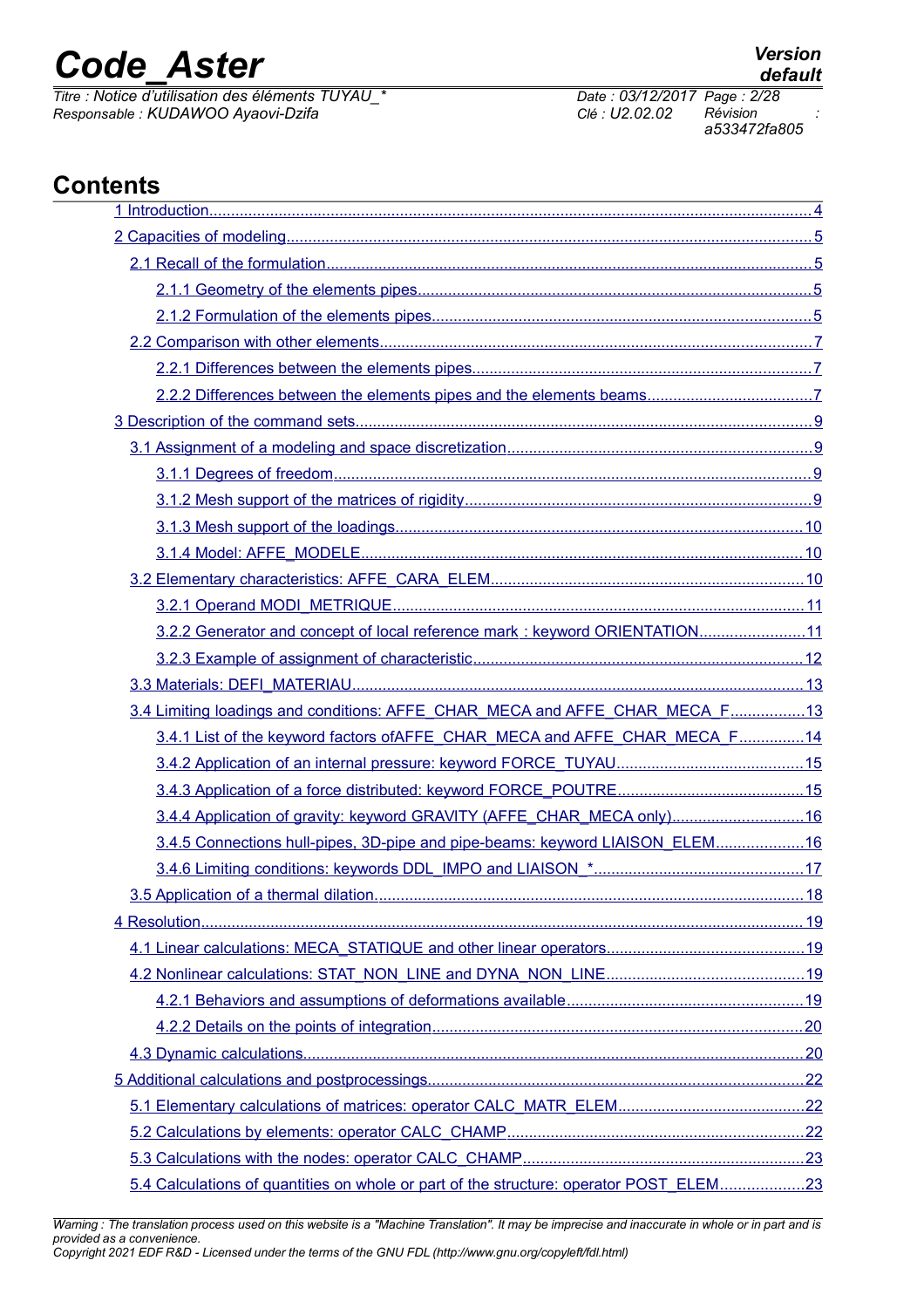| <b>Code Aster</b>                                                                       |                                                        | Version<br>default |
|-----------------------------------------------------------------------------------------|--------------------------------------------------------|--------------------|
| Titre : Notice d'utilisation des éléments TUYAU *<br>Responsable : KUDAWOO Ayaovi-Dzifa | Date: 03/12/2017 Page: 3/28<br>Clé : U2.02.02 Révision | a533472fa805       |
|                                                                                         |                                                        |                    |
| 6 Examples                                                                              |                                                        | 25                 |
|                                                                                         |                                                        | 25                 |
|                                                                                         |                                                        |                    |
|                                                                                         |                                                        | 26                 |
|                                                                                         |                                                        |                    |

 [7 Bibliographical references ..................................................................................................................28](#page-27-0)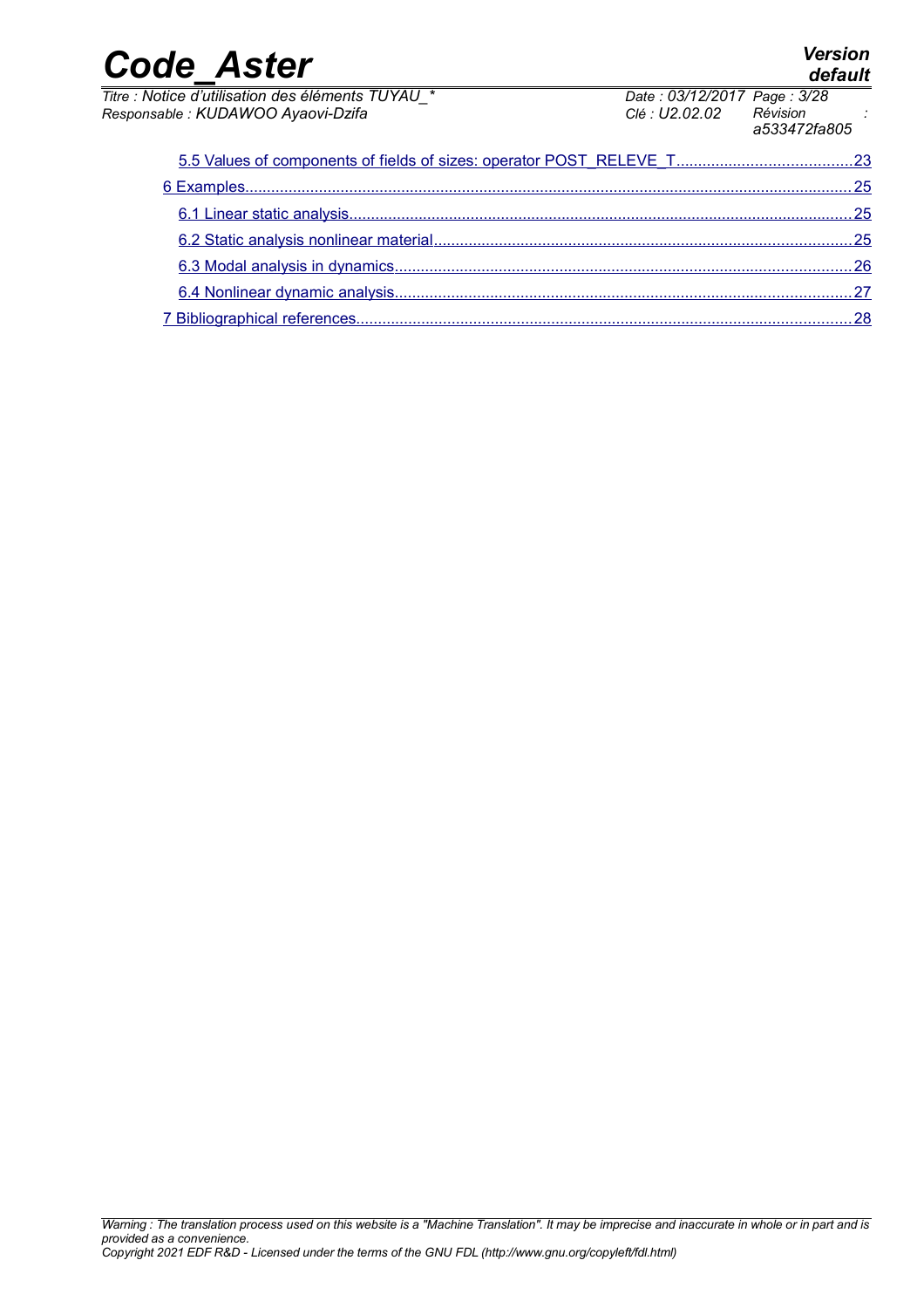$\overline{T}$ *Titre : Notice d'utilisation des éléments TUYAU Responsable : KUDAWOO Ayaovi-Dzifa Clé : U2.02.02 Révision :*

*a533472fa805*

### **1 Introduction**

<span id="page-3-0"></span>Finite elements TUYAU 3M and TUYAU 6M correspond to linear elements of right piping or curve. They are based on a kinematics of beam of Timoshenko for displacements and rotations of average fibre and on a kinematics of hull for the deformations of the transverse section (ovalization, warping, swelling). These transverse deformations are broken up into Fourier series. Modeling TUYAU 3M takes into account 3 modes to the maximum, while modeling TUYAU 6M takes into account 6 modes of Fourier.

These modelings are usable for problems of relatively thick three-dimensional pipings, only in linear mechanical analysis or not linear and small displacements. Currently, no calculation of thermics or acoustics is possible.

This document presents the possibilities of modeling PIPE available in version 6 of *Code\_Aster*. The possibilities of this kind of modeling are initially presented, then one briefly points out the formulation of the finite elements and their differences with modelings beam. One also gives the list of the options available for each element. One finishes by the presentation of some academic CAS-tests and finally some advices of use are given.

The right or curved pipe sections are gathered under modelings TUYAU 3M and TUYAU 6M. The options of calculations are defined in this document. The current possibilities of these elements pipes are the following ones:

right or curved lines of piping,

linear element with 3 nodes (SEG3) or 4 nodes (SEG4),

relatively thick pipe:  $e/R < 0.2$  where  $e$  represent the thickness and R the ray of the transverse section,

internal pressure, cross-bendings and anti-plane, torsion and extension,

small displacements,

elastoplastic in constraints plane, or not linear behavior incremental unspecified,

the transverse section can become deformed by:

- swelling due to the internal pressure or the effect Fish,
- ovalization due to the inflection,
- warping due to the inflections combined in the plan and except plan.

Compared with modeling TUYAU 3M, modeling TUYAU 6M a better approximation of the behavior of the cross section allows if this one becomes deformed according to a raised mode, for example in the case of thin tubes where the thickness report on ray of the cross section is  $\leq 0.1$  , and in the case of plasticity.

Modeling TUYAU 3M have 21 degrees of freedom per node (6 degrees of freedom of beam and 15 degrees of freedom of hull), while modeling TUYAU 6M have 39 degrees of freedom per node (6 degrees of freedom of beam and 33 degrees of freedom of hull).

For modeling TUYAU 3M, one can use meshs SEG3 and SEG4.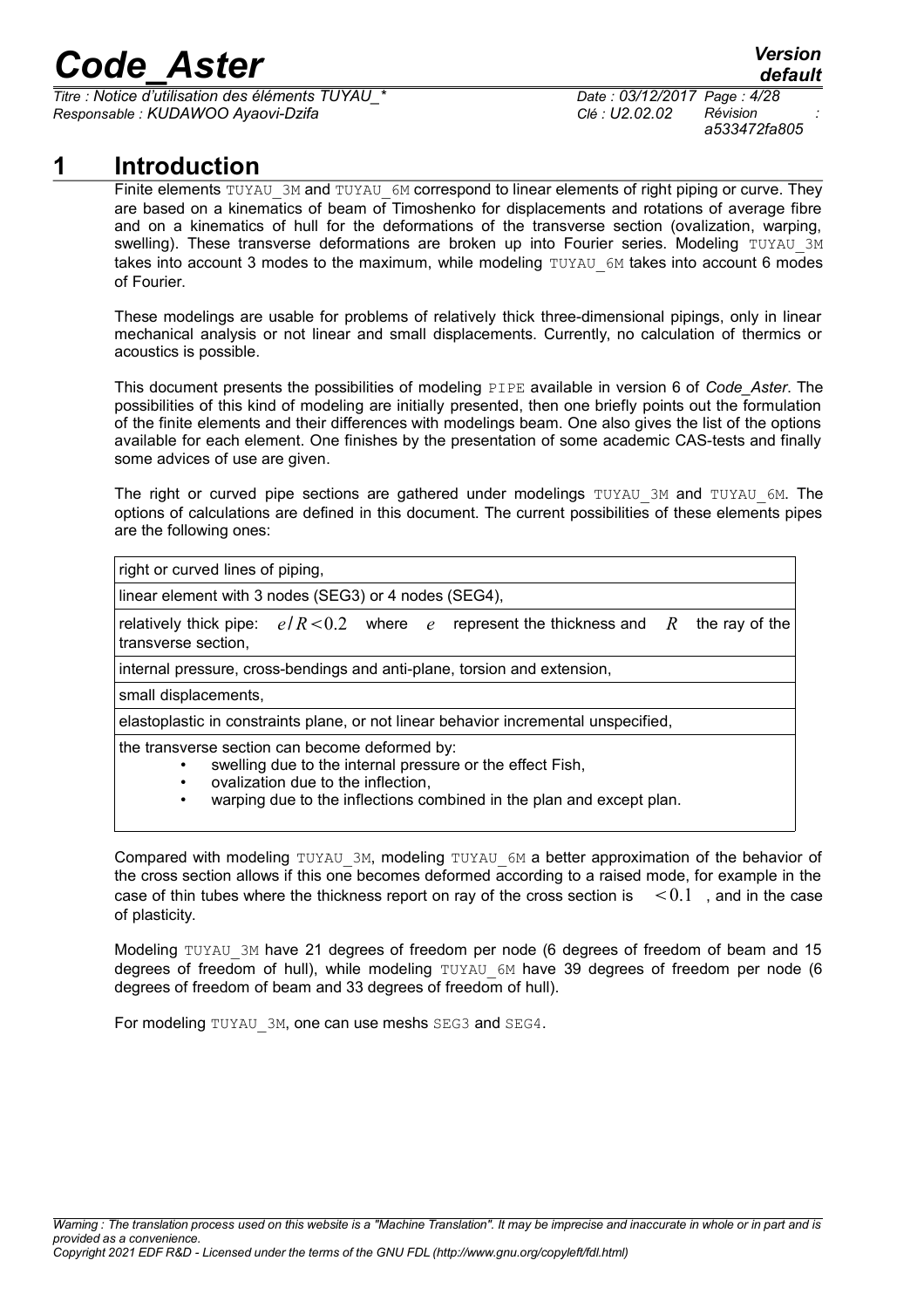*Titre : Notice d'utilisation des éléments TUYAU\_\* Date : 03/12/2017 Page : 5/28 Responsable : KUDAWOO Ayaovi-Dzifa Clé : U2.02.02 Révision :*

*a533472fa805*

### <span id="page-4-3"></span>**2 Capacities of modeling**

#### **2.1 Recall of the formulation**

#### **2.1.1 Geometry of the elements pipes**

<span id="page-4-2"></span><span id="page-4-1"></span>We point out here the methods and the modelings put in work for the elements pipes and which are presented in the reference document [R3.08.06].

For the elements pipes one defines an average, right fibre or curve  $(x -$  defines the curvilinear coordinate) and a hollow section of circular type. This section must be small compared to the length of piping. The figure [Figure 2.1.1-a] illustrates the two various configurations. A local reference mark *oxyz* is associated with average fibre.



#### **2.1.2 Formulation of the elements pipes**

<span id="page-4-0"></span>The kinematics of the pipe [Figure [2.1.1-a\]](#page-4-4) is composed of a kinematics of hull which brings the description of ovalization, swelling and warping, and of a kinematics of beam which describes the overall movement of the line of piping. Displacement *U* [Figure [2.1.2-b\]](#page-5-0) of a material point of the pipe of a macroscopic part beam is composed (  $|U^P|$  ) and of an additional part local hull (  $|U^S|$  ): *S*

$$
U = U^P + U^S
$$

<span id="page-4-4"></span>

flexion-torsion d'une poutre droite



**Figure 2.1.2-a : Decomposition of displacement in fields of beam and hull.**

The formulation of the elements rests on:

•**theory of the beams** for the kinematics of average fibre. If one makes the complete assumption of the theory of the beams: cross-sections associated with displacements of beam (  $\; \; U^{P} \;$  ), which is perpendicular to **average fibre** of reference [Figure 2.1.2-b] remain perpendicular to average fibre after deformation. The cross-section does not become deformed. This will be true in average in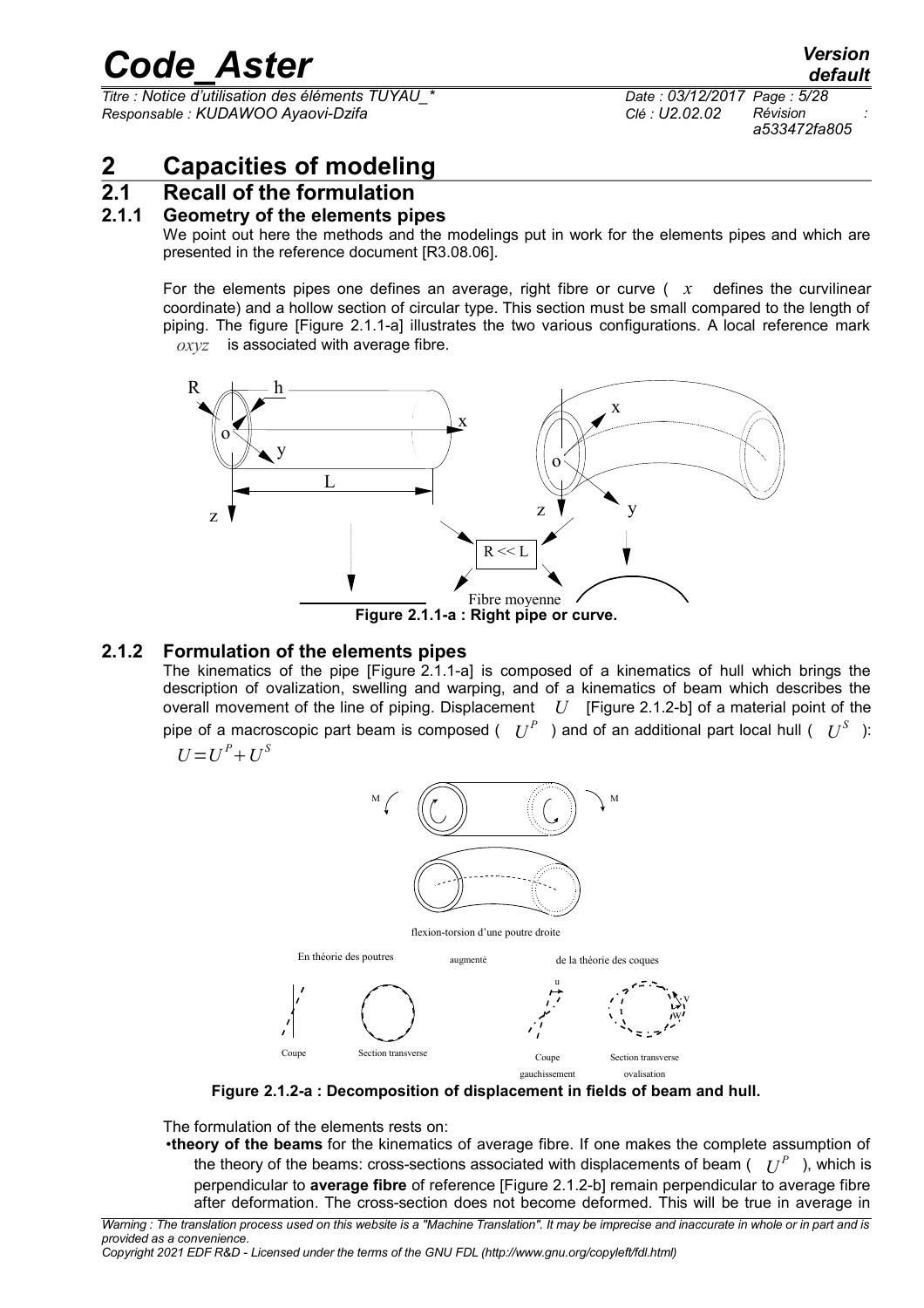*Titre : Notice d'utilisation des éléments TUYAU\_\* Date : 03/12/2017 Page : 6/28 Responsable : KUDAWOO Ayaovi-Dzifa Clé : U2.02.02 Révision :*

*a533472fa805*

*default*

the element PIPE. One uses the theory of the beams only to describe the movement of average fibre: the average fibre of the pipe is equivalent to average fibre of a beam. This kinematics makes it possible to describe the overall movement of the line of piping.

•**theory of the hulls** to describe the transverse deformation of the sections around average fibre. Kinematics of the transverse sections: the cross-sections which are perpendicular to **average surface** of reference remain right. The material points located on the normal at not deformed average surface remain on a line in the deformed configuration. The formulation used is a formulation of the type LOVE-KIRCHHOFF without transverse shearing for the description of the behavior of the transverse sections. The thickness of the hull remains constant. Average surface

 $p_i$  pipe, located at mid thickness, is equivalent to the average surface of a hull. This kinematics of hull brings the description of swelling, the ovalization and the warping of the cross section.



<span id="page-5-0"></span>**Figure** 2.1.2-b **: Fibre and average surface in the case of a right pipe .**

Additional displacements (  $|U^s|$  ) surface of the pipe are approximated by a series of Fourier until the order *M* (  $M=3$  for modeling TUYAU 3M and  $M=6$  for modeling TUYAU 6M).

$$
u^{s}(x, \Phi) = \sum_{m=2}^{M} u_{m}^{i}(x) \cos m\Phi + \sum_{m=2}^{M} u_{m}^{0}(x) \sin m\Phi
$$
  

$$
v^{s}(x, \Phi) = w_{1}^{i}(x) \sin \Phi + \sum_{m=2}^{M} v_{m}^{i}(x) \sin m\Phi - w_{1}^{0}(x) \cos \Phi + \sum_{m=2}^{M} v_{m}^{0}(x) \cos m\Phi
$$
  

$$
w^{s}(x, \Phi) = w^{0} + \sum_{m=2}^{M} w_{m}^{i}(x) \cos m\Phi + \sum_{m=2}^{M} w_{m}^{0}(x) \sin m\Phi
$$

Wh ere *u s* : represent the axial displacement of average surface in the local reference mark *x* Φζ

 $v^s$  : represent the ortho-radial displacement of average surface in the local reference mark *x* Φζ

*w s* : represent the radial displacement of average surface in the local reference mark  $x \Phi \zeta$ 

 $w^0_\parallel$  : represent swelling

These elements thus utilize locally:

•6 variable kinematics for the beam formulation: displacements *u*  $u^p$  , *v p* and *w*  $w^p$  according to fibre of reference and rotations around the local axes,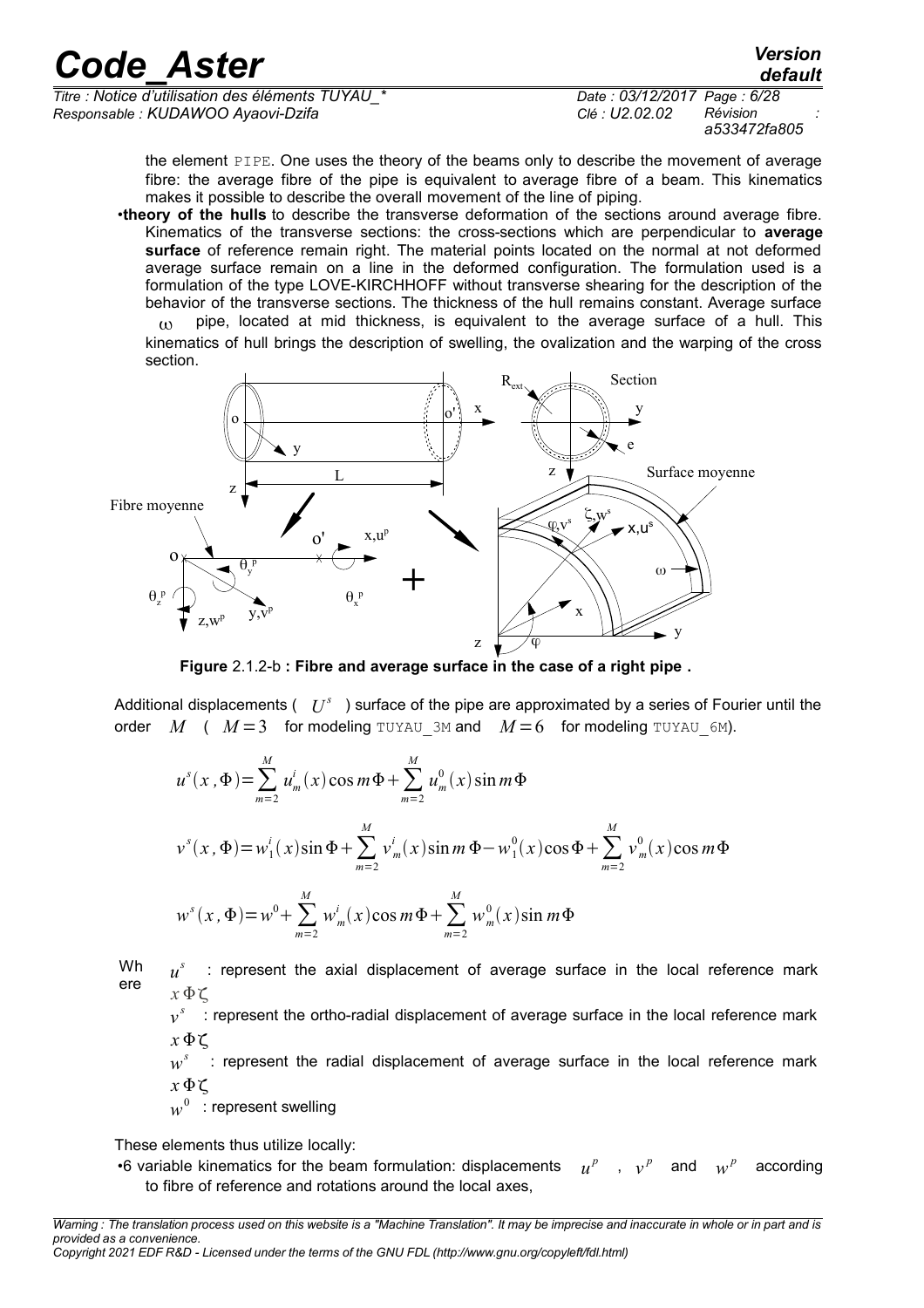| <b>Code Aster</b>                                | <b>Version</b><br>default   |
|--------------------------------------------------|-----------------------------|
| re : Notice d'utilisation des éléments TUYAU * . | Date: 03/12/2017 Page: 7/28 |

*Titre : Notice d'utilisation des éléments TUYAU\_\* Date : 03/12/2017 Page : 7/28 Responsable : KUDAWOO Ayaovi-Dzifa Clé : U2.02.02 Révision :*

*a533472fa805*

- •3 variable kinematics for the hull formulation: additional displacements  $u^s$ ,  $v^s$ and  $w^s$  in the reference mark of average surface,
- •4 constraints in the thickness of the pipe noted *SIXX* ( *sxx* ), *SIYY* ( *sff* ), *SIXY* ( *sxf* ), and *SIXZ* ( *sxz* ). The constraint *SIZZ* ( *szz* ) is worthless (assumption of plane constraints). Transverse shear stresses are worthless (assumption of Coils Kirchoff),
- •4 deformations in the thickness of the pipe noted *EPXX* ( *exx* ), *EPYY* ( *eff* ), *EPXY* ( *exf* ), and *EPXZ* ( *sxz* ). Deformation *EPZZ* ( *ezz* ) is worthless for the beam part.

#### **Notice important** :

*The kinematics of beam is based on the assumption of Timoshenko [R3.08.03]. The element pipe is not "exact" with the nodes for loadings or torques concentrated at the ends, it is necessary to net with several elements to get correct results.*

*According to average fibre, these elements are of isoparametric type. It results from it that displacements vary like polynomials of order 2 following X for the elements with 3 nodes and of order 3 per 4 nodes.*

#### **2.2 Comparison with other elements**

#### **2.2.1 Differences between the elements pipes**

<span id="page-6-2"></span><span id="page-6-1"></span>The elements pipes TUYAU 3M and TUYAU 6M are linear elements:

- TUYAU 3M to three or four nodes.
- TUYAU 6M with four nodes.

These elements are different only on the level from the approximation from the additional field of displacement HULL, which is made by a decomposition in Fourier series:

- TUYAU 3M until order 3.
- $\cdot$  TUYAU 6M until order 6.

Consequently the number of degrees of freedom is different:

- TUYAU 3M 21 per node (6 degrees of freedom of beam and 15 degrees of freedom of hull)
- TUYAU\_6M 39 per node (6 degrees of freedom of beam and 33 degrees of freedom of hull)

Compared with modeling TUYAU 3M, modeling TUYAU 6M a better approximation of the behavior of the cross section allows if this one becomes deformed according to a raised mode, for example in the case of thin tubes where the thickness report on ray of the cross section is  $\leq 0.1$ , and in certain cases in plasticity. In the little requested zones, modeling TUYAU 3M is recommended.

#### Finite elements of right pipe or curve

It appears a difference in behavior on the elbows present in the structure between the grids quadratic curves and rights. The node medium of the elements is not found on the line of curve of the element continuation, for example, with a standard operation CREA\_MAILLAGE/LINE\_QUAD .

This difference strongly modifies the characteristics of stiffness of the element and also the catch in account of the internal pressures (basic effect); it is consequently advised to make so that the grid respect to the maximum the curve of the elbow.

#### **2.2.2 Differences between the elements pipes and the elements beams**

<span id="page-6-0"></span>Following the example of the finite elements PIPE, finite elements BEAM are also part of the class of the linear finite elements. One compares in this part the applicable formulations and loadings for these two classes of elements.

On the level of formulation :

#### • **Element BEAM :**

The formulation is based on an exact resolution of the equations of the continuous model carried out for each element of the grid. Several types of elements of beam are available:

- POU  $D$  E : transverse shearing is neglected, as well as the inertia of rotation. This assumption is checked for strong twinges (Assumption of Euler),
- POU  $D$  T: transverse shearing and all the terms of inertia are taken into account. This assumption is to be used for weak twinges (Assumption of Timoshenko).

*Warning : The translation process used on this website is a "Machine Translation". It may be imprecise and inaccurate in whole or in part and is provided as a convenience.*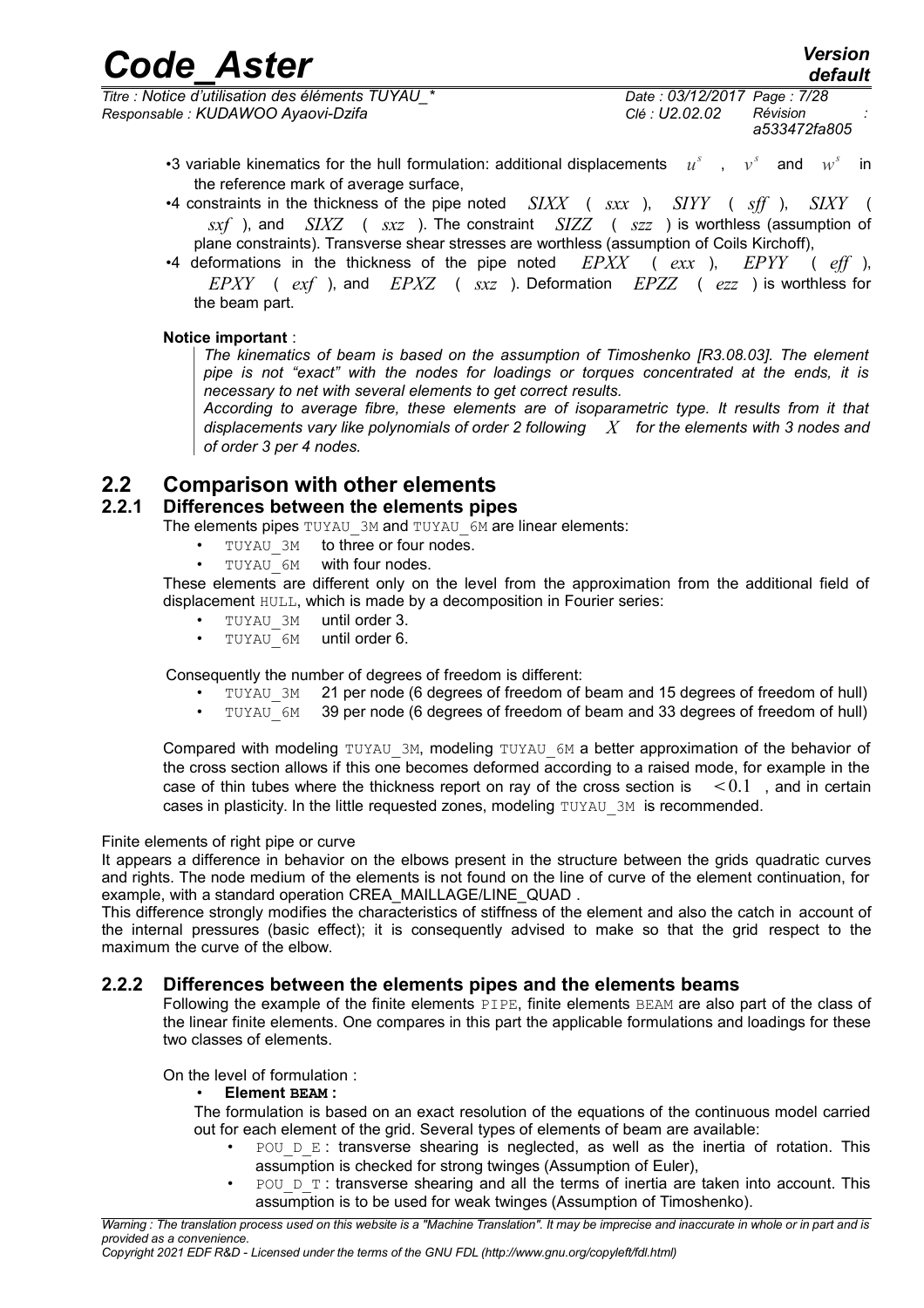*Titre : Notice d'utilisation des éléments TUYAU\_\* Date : 03/12/2017 Page : 8/28 Responsable : KUDAWOO Ayaovi-Dzifa Clé : U2.02.02 Révision :*

*a533472fa805*

*default*

These elements use meshs of the type SEG2 with 6 degrees of freedom by nodes, 3 displacements and three rotations. The formulation of these elements is presented in the reference document [R3.08.01]. The section is constant, the only possible behavior of the transverse sections is the translation and rotation for the whole of the points of the section. Section perhaps of an unspecified form the constant or variable over the length.

#### • **Element PIPE :**

The formulation combines at the same time a beam formulation based on the assumption of Timoshenko and a hull formulation based on the assumption of Love\_Kirchhoff making it possible to model the phenomena of swelling, ovalization and warping. The hollow section, of circular form, is constant over the entire length of the element. The element is not "exact" with the nodes for loadings or torques concentrated at the ends, it is thus necessary to net with several elements to get correct results, in particular to represent the curve.

These elements use meshs of the type SEG3 or SEG4 with, for the kinematics of beam 6 degrees of freedom by nodes, 3 displacements and three rotations, and for the kinematics from hull, 15 or 33 degrees of freedom of type displacement.

#### On the level as of **applicable loadings** :

• **Element BEAM :**

The possible loadings are the loadings of extension, inflection and torsion. The internal loading of pressure for the hollow sections does not exist (the section is indeformable).

• **Element PIPE :**

The element PIPE admits the classical loadings of beam as well as the application of an internal pressure.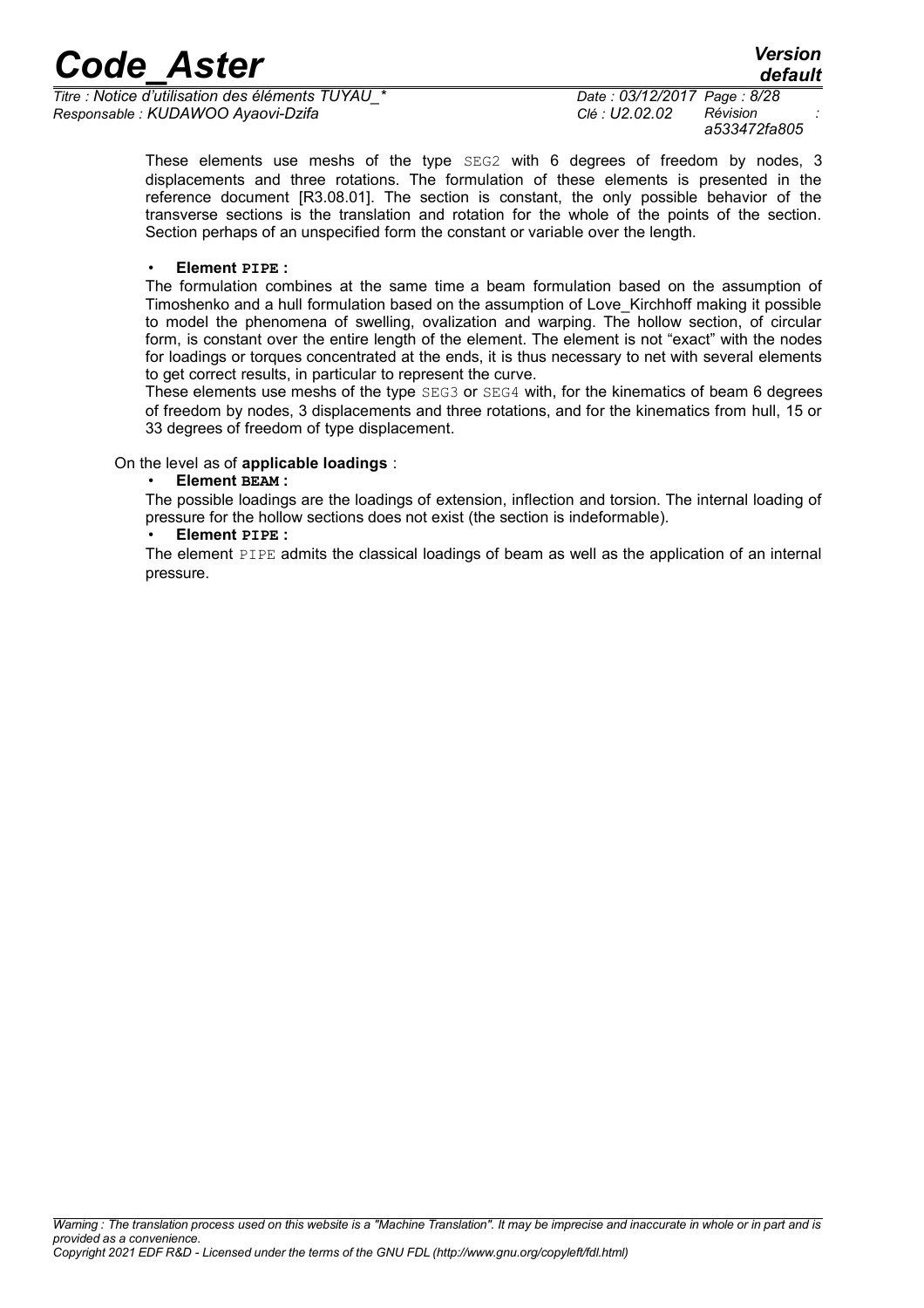*Titre : Notice d'utilisation des éléments TUYAU\_\* Date : 03/12/2017 Page : 9/28 Responsable : KUDAWOO Ayaovi-Dzifa Clé : U2.02.02 Révision :*

*a533472fa805*

### **3 Description of the command sets**

#### **3.1 Assignment of a modeling and space discretization**

<span id="page-8-3"></span><span id="page-8-2"></span>In this part, one describes the choice and the assignment of one of two modelings PIPE as well as the degrees of freedom and the associated meshs. Most described information are extracted from the documentation of use [U3.11.06]: Modelings TUYAU\_3M and TUYAU\_6M.

#### **3.1.1 Degrees of freedom**

<span id="page-8-1"></span>The degrees of freedom are, in each node of the mesh support:

- six components of displacement of average fibre (three translations and three rotations),
	- three degrees of freedom corresponding to modes 0 and 1,
- for each mode of Fourier, 6 degrees of freedom ( *U* corresponds to warping, *V* and
	- $W$  with ovalization:  $V$  with orthoradial displacement,  $W$  with radial displacement,
	- *I* mean "in plane" and *O* mean "out of plane").

| Element  |                | Degrees of freedom to each node top |            |                 |                 |                 | <b>Remarks</b>                                                                             |
|----------|----------------|-------------------------------------|------------|-----------------|-----------------|-----------------|--------------------------------------------------------------------------------------------|
| TUYAU 3M | DX             | DY                                  | DZ         |                 |                 |                 | Value of the component of<br>displacement in translation<br>imposed on the specified nodes |
|          | <b>DRX</b>     | DRY                                 | DRZ        |                 |                 |                 | Value of the component of                                                                  |
|          |                | MARTI                               |            |                 |                 |                 | displacement in rotation                                                                   |
|          |                | ΝI                                  |            |                 |                 |                 | imposed on the specified nodes                                                             |
|          | W <sub>0</sub> | WI1                                 | WO1        |                 |                 |                 | Degree of freedom of swelling                                                              |
|          |                |                                     |            |                 |                 |                 | and mode 1 on<br>W                                                                         |
|          | UI2            | VI2                                 | WI2        | UO <sub>2</sub> | VO <sub>2</sub> | WO <sub>2</sub> | Degrees of freedom related to<br>mode 2                                                    |
|          | UI3            | VI3                                 | WI3        | UO3             | VO3             | WO3             | Degrees of freedom related to<br>mode 3                                                    |
| TUYAU 6M | DX.            | DY                                  | DZ.        |                 |                 |                 | Value of the component of<br>displacement in imposed<br>translation                        |
|          | <b>DRX</b>     | <b>DRY</b>                          | <b>DRZ</b> |                 |                 |                 | Value of the component of                                                                  |
|          |                | MARTI                               |            |                 |                 |                 | displacement in imposed                                                                    |
|          |                | ΝI                                  |            |                 |                 |                 | rotation                                                                                   |
|          | W <sub>0</sub> | WI1                                 | WO1        |                 |                 |                 | degrees of freedom of swelling<br>and mode 1 on<br>W                                       |
|          | UI2            | VI <sub>2</sub>                     | WI2        | UO <sub>2</sub> | VO <sub>2</sub> | WO2             | degrees of freedom related to<br>mode 2                                                    |
|          | UI3            | VI3                                 | WI3        | UO3             | VO <sub>3</sub> | WO3             | degrees of freedom related to<br>mode 3                                                    |
|          | UI4            | VI4                                 | WI4        | UO4             | VO4             | WO4             | degrees of freedom related to<br>mode 4                                                    |
|          | UI5            | VI5                                 | WI5        | UO <sub>5</sub> | VO <sub>5</sub> | WO <sub>5</sub> | degrees of freedom related to<br>mode 5                                                    |
|          | UI6            | VI6                                 | WI6        | UO6             | VO <sub>6</sub> | WO6             | degrees of freedom related to<br>mode 6                                                    |

#### **3.1.2 Mesh support of the matrices of rigidity**

<span id="page-8-0"></span>The meshs support of the finite elements, in displacement formulation, are segments with 3 or 4 nodes.

| Modelina | Mesh | <b>Finite element</b> | <b>Remarks</b> |
|----------|------|-----------------------|----------------|
| TUYAU 3M | SEG3 | METUSEG3              | Linear mesh    |
|          | SEG4 | MET3SEG4              | Linear mesh    |
| TUYAU 6M | SEG3 | MET6SEG3              | Linear mesh    |

*Warning : The translation process used on this website is a "Machine Translation". It may be imprecise and inaccurate in whole or in part and is provided as a convenience.*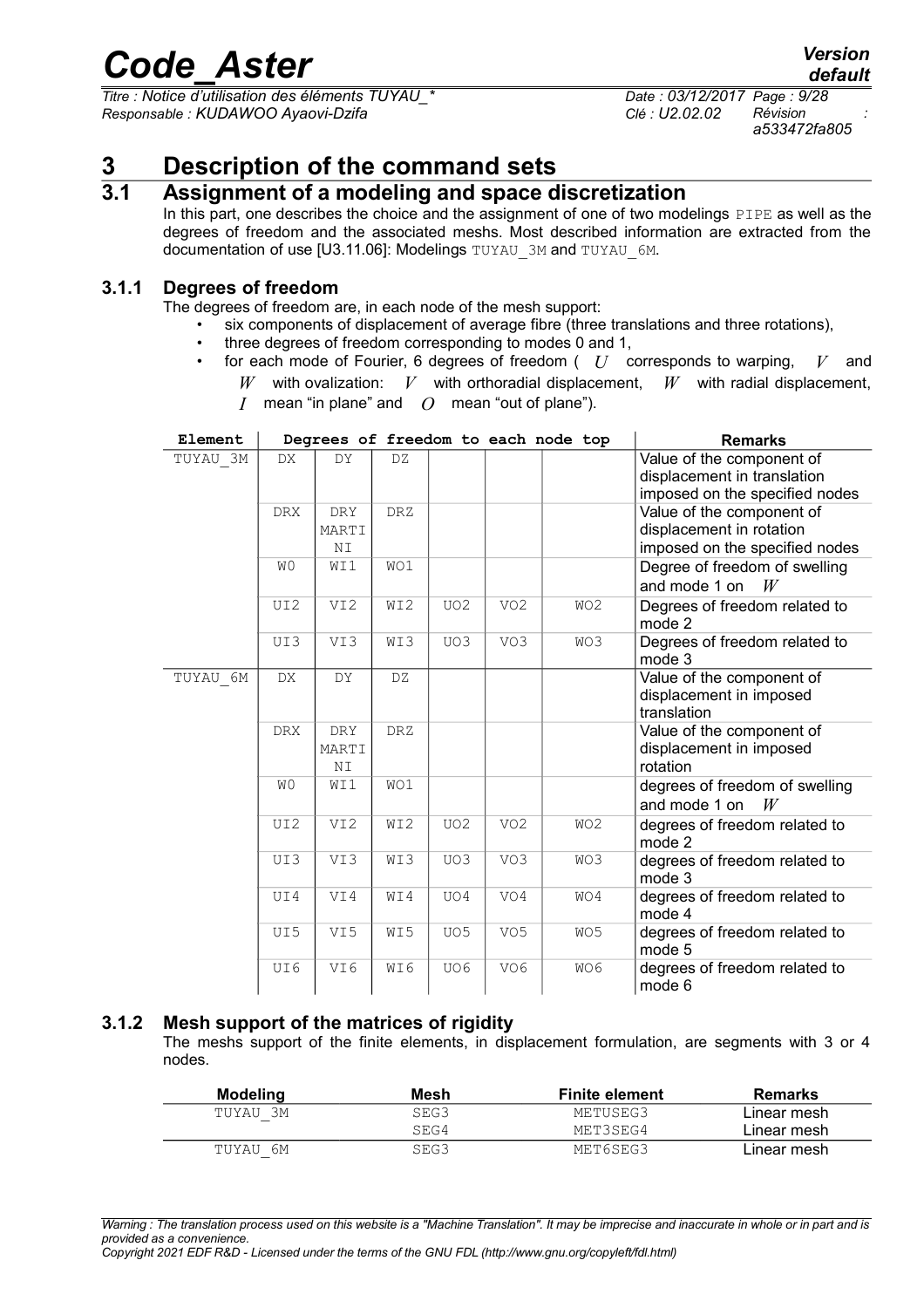*Titre : Notice d'utilisation des éléments TUYAU\_\* Date : 03/12/2017 Page : 10/28 Responsable : KUDAWOO Ayaovi-Dzifa Clé : U2.02.02 Révision :*

*a533472fa805*

Meshs SEG4, which has cubic functions of forms, were developed to solve a simple problem of beam in inflection. For this simple example, the exact solution is obtained using one only element with mesh SEG4.

For more complex problems, the experiment shows that one can net much more coarsely with meshs SEG4. For example about fifteen elements are needed SEG3 to obtain a correct solution for an elbow in inflection whereas one needs half with elements of it SEG4.

#### **Note:**

*One can use the operator MODI\_MAILLAGE to build meshs SEG4 starting from meshs SEG3 .*

#### **3.1.3 Mesh support of the loadings**

<span id="page-9-2"></span>All the loadings applicable to the elements used are treated by direct discretization on the mesh support of the element in displacement formulation. The linear pressure and the other forces as well as gravity are examples of loadings applying directly to the element. No special mesh of loading is thus necessary.

#### **3.1.4 Model: AFFE\_MODELE**

<span id="page-9-1"></span>The assignment of modeling passes through the operator AFFE\_MODELE [U4.41.01]. It is pointed out that only the mechanical phenomenon is available with the element PIPE.

| AFFE MODELE |              | <b>TUYAU 3M</b><br><b>TUYAU 6M</b> | <b>Remarks</b> |
|-------------|--------------|------------------------------------|----------------|
| AFFE        |              |                                    |                |
| PHENOMENON  | 'MECHANICAL' |                                    |                |
| MODELING    | 'TUYAU 3M'   |                                    |                |
| MODELING    | 'TUYAU 6M'   |                                    |                |

On the level of the choice of modeling PIPE, one can note that the use of a decomposition in Fourier series to order 6 (element  $TUXAU$  6M) in the case of improve the approximation of the behavior of the cross section in the presence of local modes, if this one becomes deformed according to a raised mode, for example thin tubes where the thickness report on ray of the cross section is  $\leq 0.1$ , and in the case of plasticity.

#### **3.2 Elementary characteristics: AFFE\_CARA\_ELEM**

<span id="page-9-0"></span>In this part, the operands characteristic of the element pipe are described. The documentation of use of the operator AFFE\_CARA\_ELEM is [U4.42.01].

| AFFE CARA ELEM |               | TUYAU 3M<br>TUYAU 6M | <b>Remarks</b>                                                   |
|----------------|---------------|----------------------|------------------------------------------------------------------|
| <b>BEAM</b>    |               |                      |                                                                  |
| SECTION:       | 'CIRCLE'      |                      |                                                                  |
| section<br>⊱   | constant      |                      |                                                                  |
| % section      | Variable      |                      |                                                                  |
|                | MODI METRIQUE |                      |                                                                  |
| TUYAU NCOU     | tncouch       |                      |                                                                  |
| TUYAU NSEC     | tnsec         |                      |                                                                  |
| ORIENTATION    | 'GENE TUYAU'  |                      | Definition of a generator. By default,<br>a generator is created |
|                | PRECISION     |                      |                                                                  |
|                | CRITERION     |                      |                                                                  |

The characteristics which it is possible to affect on the elements PIPE, are:

•SECTION: 'CIRCLE'

The section is defined by its ray 'R' external and its thickness 'EP', on each mesh since the grid is represented by average fibre of the pipe.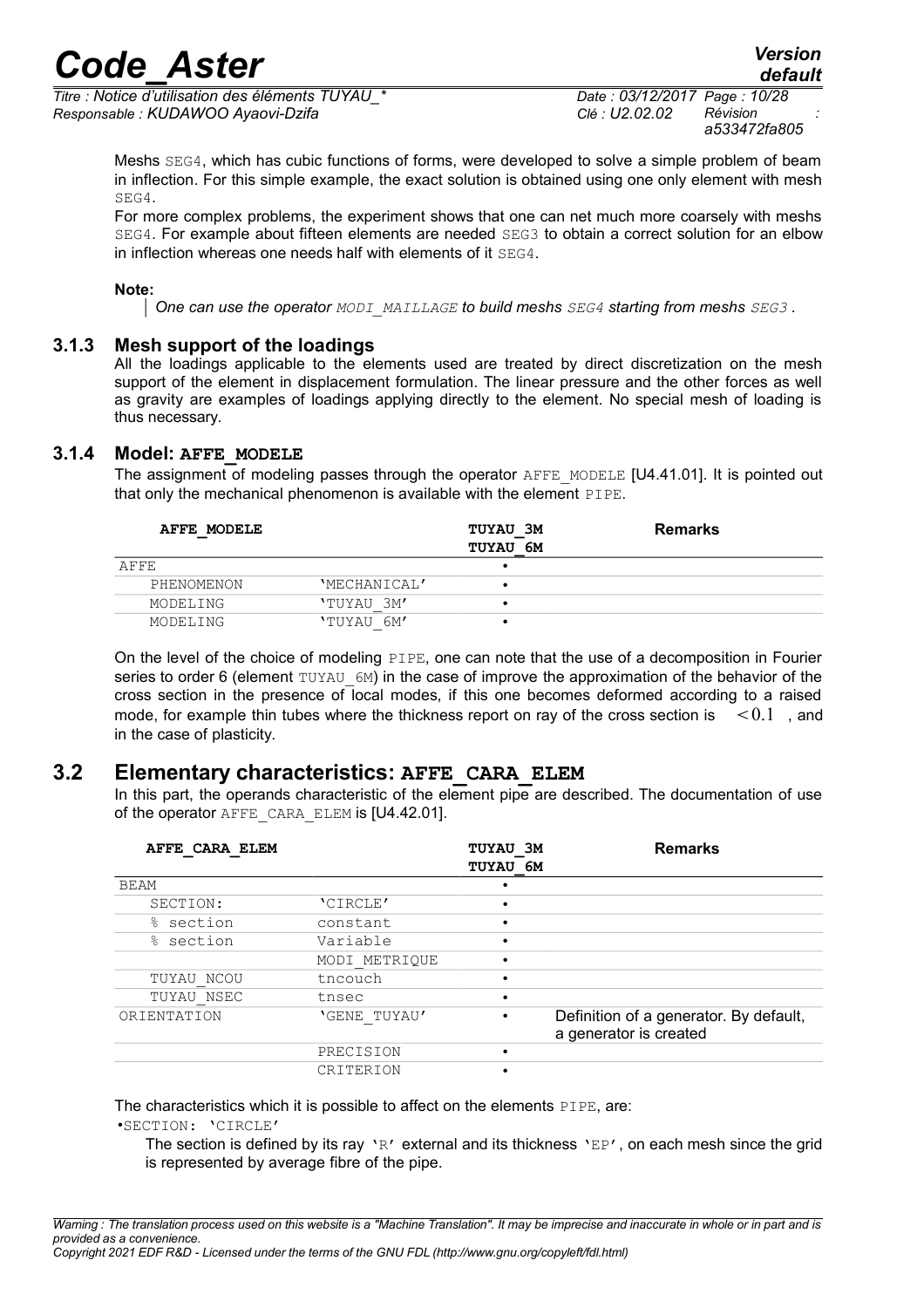*Titre : Notice d'utilisation des éléments TUYAU\_\* Date : 03/12/2017 Page : 11/28 Responsable : KUDAWOO Ayaovi-Dzifa Clé : U2.02.02 Révision :*

*a533472fa805*

*default*

#### •TUYAU\_NCOU: tncouch

It is the number of layers to be used for the integration of the nonlinear relations of behavior in the thickness of the right pipe sections. In linear elasticity, one to two layers are enough, into nonlinear one advises to put between 3 and 5 layers. The number of point of Gauss is equal to twice the number of layers plus one  $(2 \times \text{tncouch}+1)$ , with the result that time CPU increases quickly with the number of the layers.

*Code\_Aster Version*

#### •TUYAU\_NSEC: tnsec

It is the number of angular sectors to use for the integration of the nonlinear relations of behavior in the circumference of the right pipe sections. By default the number of sectors 16 are worth. One advises to put 32 sectors into nonlinear for precise results (attention with the increase in time CPU with the number of sectors).

#### •ORIENTATION ('GENE\_TUYAU')

One defines from one of the nodes ends of the line of piping a continuous line traced on the pipe. Operands PRECISION and CRITERION allow to define the precision for the construction of the generator and the limit between a right pipe section and a curved element.

#### **Note:**

*The directing vector of the line thus defined should not be colinéaire with average fibre of the elbow to the node end considered, by using the keyword INFO=2 one can check if the definite vector is correct.*

#### **3.2.1 Operand MODI\_METRIQUE**

<span id="page-10-1"></span>The operand MODI METRIQUE allows to define for the elements PIPE the type of integration in the thickness:

•MODI METRIQUE = 'NOT' conduit to assimilate in integrations the ray to the average radius. This is thus valid for the pipes low thickness (compared to ray),

•MODI METRIQUE = 'YES' imply a complete, more precise integration for thick pipings, but being able in certain cases to lead to oscillations of the solution.

#### **3.2.2 Generator and concept of local reference mark : keyword ORIENTATION**

<span id="page-10-0"></span>The generator traced throughout piping makes it possible to define the origin of the angles  $\Phi$ [Figure [2.1.2-b\]](#page-5-0). This is used:

•to interpret the degrees of freedom of ovalization;





For a transverse section end of the line of piping [Figure [3.2.2-b\]](#page-11-1), the user defines in AFFE CARA ELEM under the keyword ORIENTATION a vector whose projection on the transverse section end defines a vector origin  $\|z_1\|$  unit.

Syntax is the following one:

AFFE\_CARA\_ELEM ( ... ORIENTATION =  $F$  (GROUP NO = 'END',  $CARA = \sqrt{GENE} TUYAU'$ VALE =  $(X, \text{ there}, Z))$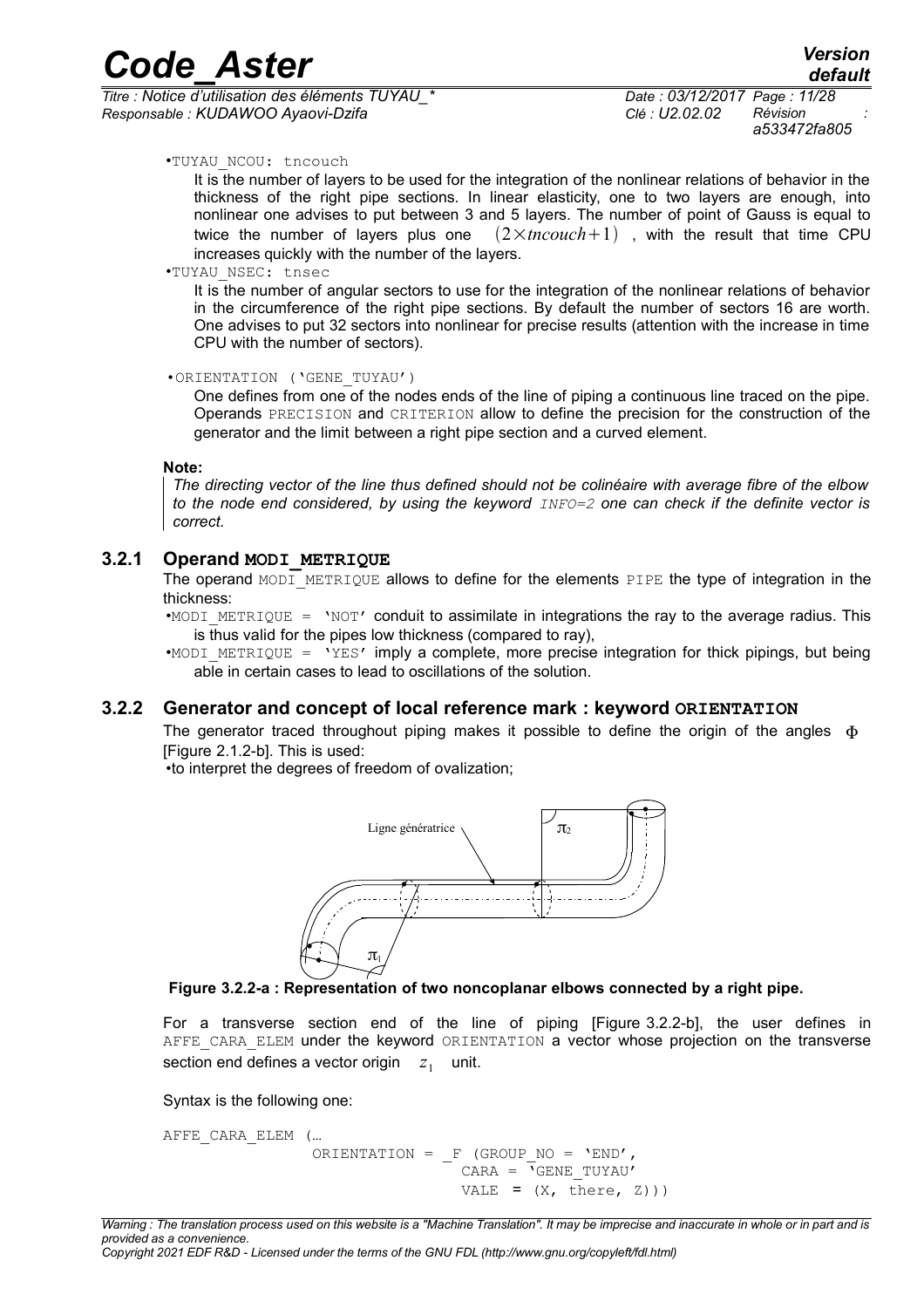*Titre : Notice d'utilisation des éléments TUYAU\_\* Date : 03/12/2017 Page : 12/28 Responsable : KUDAWOO Ayaovi-Dzifa Clé : U2.02.02 Révision :*

*a533472fa805*

*default*

where: END centers transverse section end is the node.

 $(x, y, z)$  contains the 3 components of the vector directing the generator of the pipe, with to project on the transverse section end. This vector must be defined in a node or one group no end of the pipe. The geometry is then built automatically for all the related elements of PIPE. The intersection between the direction of this vector and the average surface of the elbow determines the trace of the generator on this section. One calls  $x_1, y_1, z_1$  the direct trihedron associated with this section where  $x_1$  is the unit vector perpendicular to the transverse section. The intersection enters transverse section and line resulting from the center of this section directed by  $\|z_k\|$  is the trace of a generator represented below. For the whole of the other transverse sections, the trihedron *x<sup>k</sup>* ,  $y_k$ ,  $z_k$  is obtained either by rotation of the trihedron  $x_{k-1}, y_{k-1}, z_{k-1}$  in the case of the bent parts, is by translation of the trihedron  $x_{k-1}$ ,  $y_{k-1}$ ,  $z_{k-1}$  for the right parts of piping.



<span id="page-11-1"></span>**Figure 3.2.2-b : Representation of the generator of reference.**

The origin of  $\Phi$  commune with all the elements is defined compared to the trace of this generator on the transverse section. The angle between the trace of the generator and the current position on the transverse section is located by the angle  $\Phi$ . The local reference mark of the right and bent pipe is thus defined by the option ORIENTATION ('GENE TUYAU') order AFFE CARA ELEM who allows to define the first vector  $z_k$  at an end.



**Figure 3.2.2-c : Local reference mark of the element** *XYZ* **.**

#### **3.2.3 Example of assignment of characteristic**

<span id="page-11-0"></span>This example is a piping comprising two elbows (problem of Hoovgaard resulting from test SSLL101C).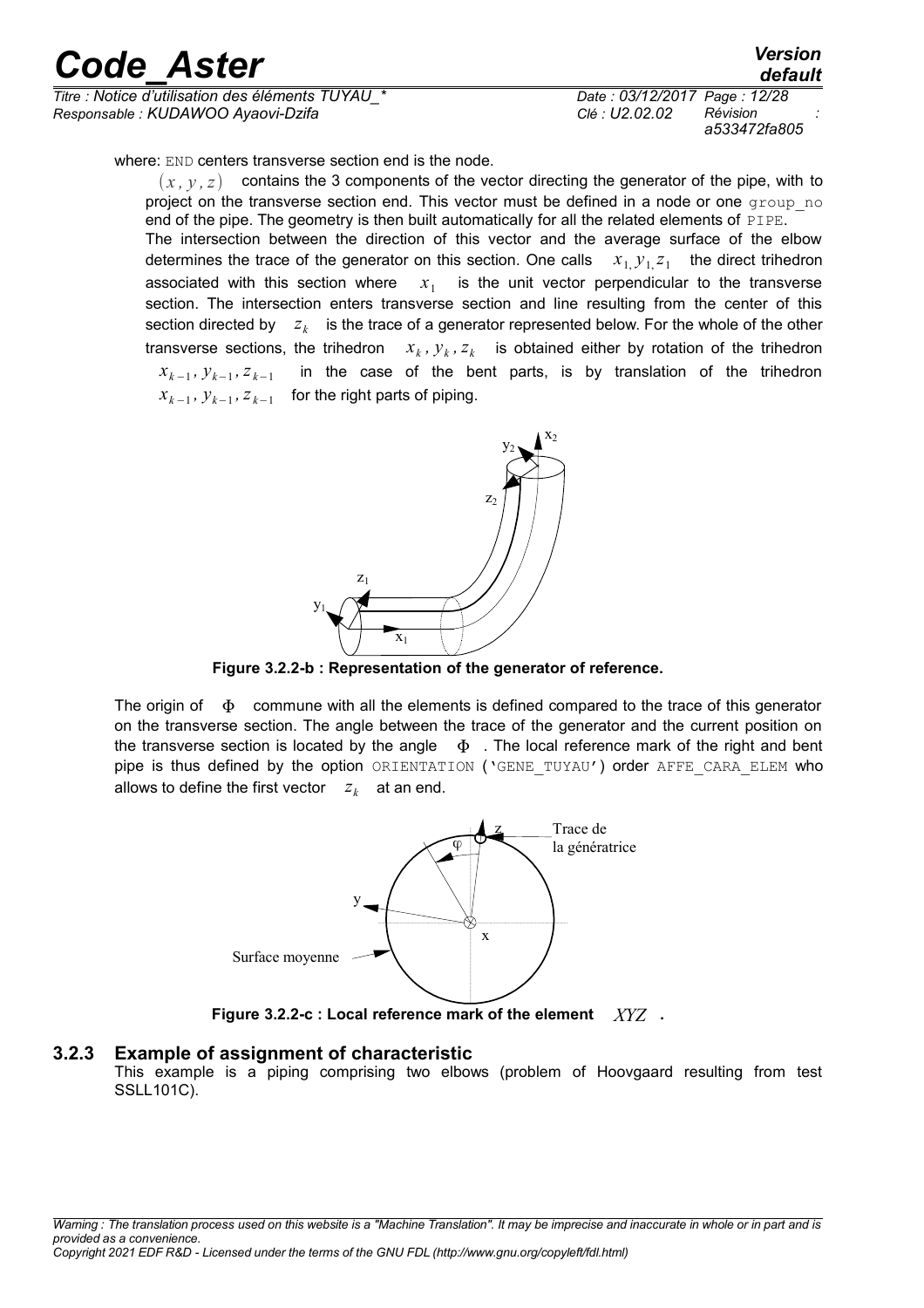*Code\_Aster Version default Titre : Notice d'utilisation des éléments TUYAU\_\* Date : 03/12/2017 Page : 13/28 Responsable : KUDAWOO Ayaovi-Dzifa Clé : U2.02.02 Révision : a533472fa805* z y x A B 10 4 5 5 4 Modélisation TUYAU (SEG3) C H G F E D Conditions aux limites : Points C et H - DDL de Poutre :  $DX = DY = DZ = DRX = DRY = DRZ = 0$ <br>- DDL de Coque : Ulm = Vlm = Wlm = 0 (m=2.3)  $-DDL$  de Coque : UIm = VIm = WIm = 0  $UOm = VOm = WOm = 0$  (m=2,3)  $W11 = W01 = W0 = 0$ •diameter external of the pipe: 0.185 *m* •thickness of the pipe: 6.12 *m* •radius of curvature of the elbows: 0.922 *m* MODELE=AFFE\_MODELE (MAILLAGE=MAILLAGE, AFFE=  $F$  (ALL = 'YES', PHENOMENON = 'MECHANICAL', MODELING = 'TUYAU\_3M')  $)$ CARELEM=AFFE\_CARA\_ELEM (MODELE=MODELE, POUTRE=  $F$  (GROUP MA = 'TOUT ELT', SECTION =  $\text{CIRCLE}',$ CARA =  $(\n\cdot \mathbb{R}', \n\cdot \mathbb{E} P',),$ VALE  $= (0.0925, 0.00612,))$ , ORIENTATION= F (GROUP NO = 'IT, CARA = 'GENE TUYAU', VALE =  $(1. , 0. , 0. )$ )

#### **3.3 Materials: DEFI\_MATERIAU**

<span id="page-12-1"></span>The definition of the behavior of a material is carried out using the operator DEFI\_MATERIAU [U4.43.01]. There is no particular constraint which had with the use of the elements PIPE.

The materials used with the whole of modelings can have elastic behaviors in plane constraints whose linear characteristics are constant or function of the temperature. The nonlinear behaviors in plane constraints are available for modelings pipes. For more information on these nonlinearities one can refer to  $\S$  2.6].

| <b>DEFI MATERIAU</b> | TUYAU 3M | <b>TUYAU 6M</b> | <b>Remarks</b> |
|----------------------|----------|-----------------|----------------|
| ELAS, ELAS FO,       |          |                 | all materials  |
| ECRO LINE,           |          |                 | available in   |
| TRACTION,            |          |                 | C PLAN         |

#### **3.4 Limiting loadings and conditions: AFFE\_CHAR\_MECA and AFFE\_CHAR\_MECA\_F**

<span id="page-12-0"></span>One points out that it is not possible to carry out thermal calculations, however the assignment of temperature is possible, using the operator CREA\_CHAMP. (see paragraph [§3.4.4]).

*Warning : The translation process used on this website is a "Machine Translation". It may be imprecise and inaccurate in whole or in part and is provided as a convenience.*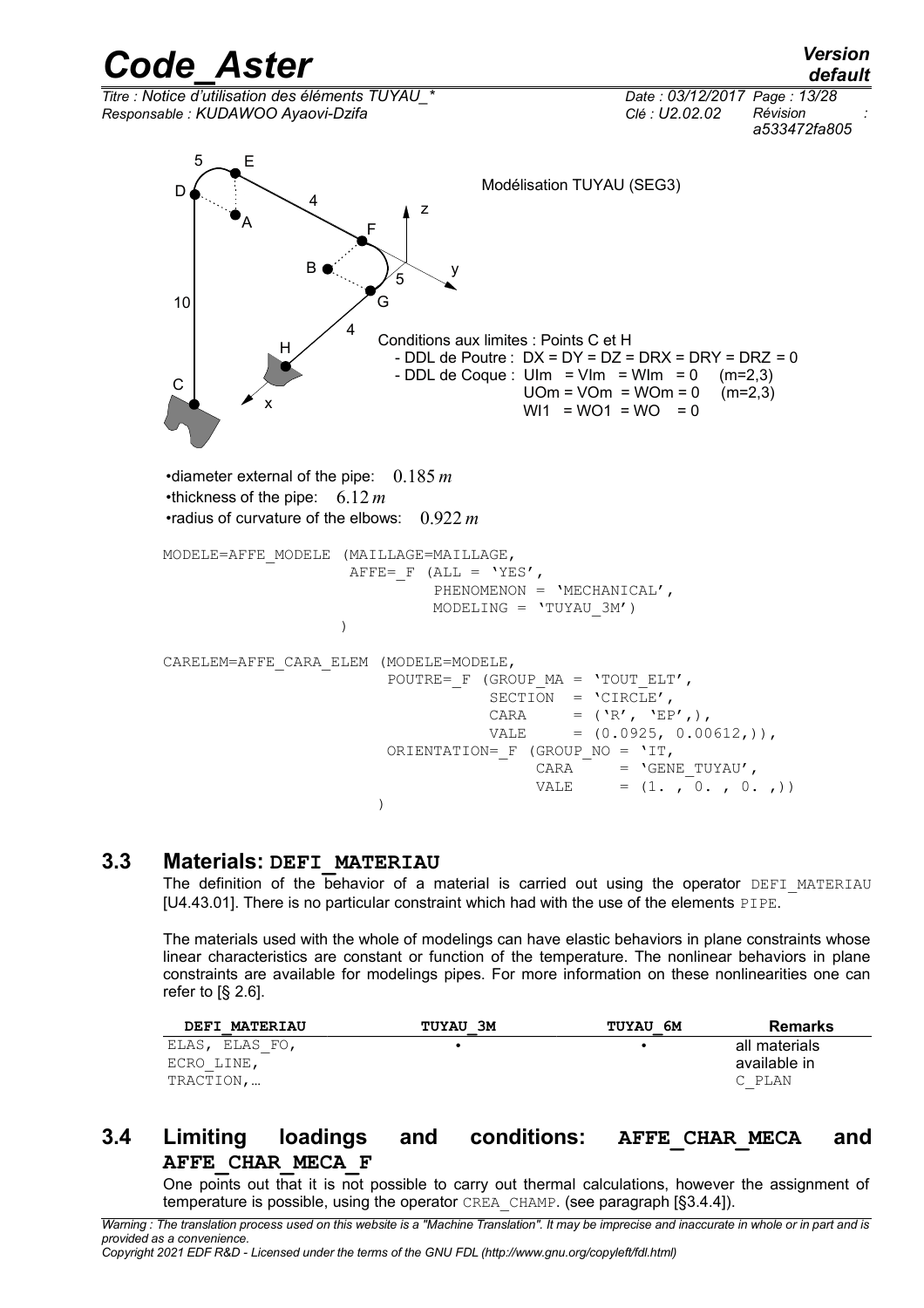$\frac{a}{\text{Time}}$  *:* Notice d'utilisation des éléments TUYAU *Responsable : KUDAWOO Ayaovi-Dzifa Clé : U2.02.02 Révision :*

The assignment of the loadings and the boundary conditions on a mechanical model is carried out using the operator AFFE\_CHAR\_MECA, if the loadings and the boundary conditions mechanical on a system are actual values depending on no parameter, or  $AFFE$  CHAR MECA  $F$ , if these values are functions of the position or the increment of loading.

The documentation of use ofAFFE\_CHAR\_MECA and AFFE\_CHAR\_MECA\_F is [U4.44.01].

#### **3.4.1 List of the keyword factors ofAFFE\_CHAR\_MECA and AFFE\_CHAR\_MECA\_F**

<span id="page-13-0"></span>The keyword factors available for these two operators are gathered in the two following tables.

| AFFE CHAR MECA  | TUYAU 3M        | Goal, remarks and examples                                       |
|-----------------|-----------------|------------------------------------------------------------------|
|                 | <b>TUYAU 6M</b> |                                                                  |
| DDL IMPO        |                 | Goal : to impose, with nodes or groups of nodes, one or values   |
|                 |                 | of displacement                                                  |
|                 |                 | Mode 0 (swelling) and:                                           |
|                 |                 | •modes 1 to 3 for TUYAU 3M                                       |
|                 |                 | •modes 1 to 6 for TUYAU 6M                                       |
|                 |                 | Example : SDLL14, SSLL101, SSLX102, SSNL106,                     |
| LIAISON DDL     | $\bullet$       | Goal : to define a linear relation between degrees of freedom of |
|                 |                 | two or several nodes                                             |
| LIAISON OBLIQUE |                 | Goal : to apply, with nodes or groups of nodes, the same         |
|                 |                 | component value of displacement definite per component in an     |
|                 |                 | unspecified oblique reference mark                               |
| LIAISON GROUP   |                 | Goal : to define linear relations between certain degrees of     |
|                 |                 | freedom of couples of nodes, these couples of nodes being        |
|                 |                 | obtained while putting in opposite two lists of meshs or nodes   |
| LIAISON UNIF    | ٠               | Goal: to impose the same value (unknown) on degrees of           |
|                 |                 | freedom of a set of nodes                                        |
|                 |                 | Example: ELSA01B, ELSA01C and ELSA01D                            |
| LIAISON SOLIDE  | $\bullet$       | Goal : to model an indeformable part of a structure              |
|                 |                 | Example: ELSA01B, ELSA01C and ELSA01D                            |
| LIAISON ELEM    | ٠               | Goal : to model the connections of a massive part 3D with a      |
|                 |                 | pipe part or of a hull part with a pipe part                     |
|                 |                 | Example: SSLX101B, SSLX102A and SSLX102F                         |
| LIAISON CHAMNO  | $\bullet$       | Goal : to define a linear relation between all ddls present in a |
|                 |                 | <b>concept</b> CHAM NO                                           |
| GRAVITY         | $\bullet$       | Goal: to apply an effect of gravity                              |
|                 |                 | Example: SSLL101, SSLL106                                        |
| FORCE POUTRE    | $\bullet$       | Goal : to apply linear forces, to elements of type beam          |
|                 |                 | Example: SSLL106                                                 |
| FORCE NODALE    |                 | Goal : to apply, with nodes or groups of nodes, nodal forces,    |
|                 |                 | definite component by component in the reference mark TOTAL      |
|                 |                 | or in an oblique reference mark defined by 3 nautical angles     |
|                 |                 | Example: SSLL106,                                                |
| FORCE TUYAU     |                 | Goal : to apply, with elements or groups of elements of type     |
|                 |                 | pipe an internal pressure                                        |
|                 |                 | Example: SSLL106, SSNL117, SSNL503                               |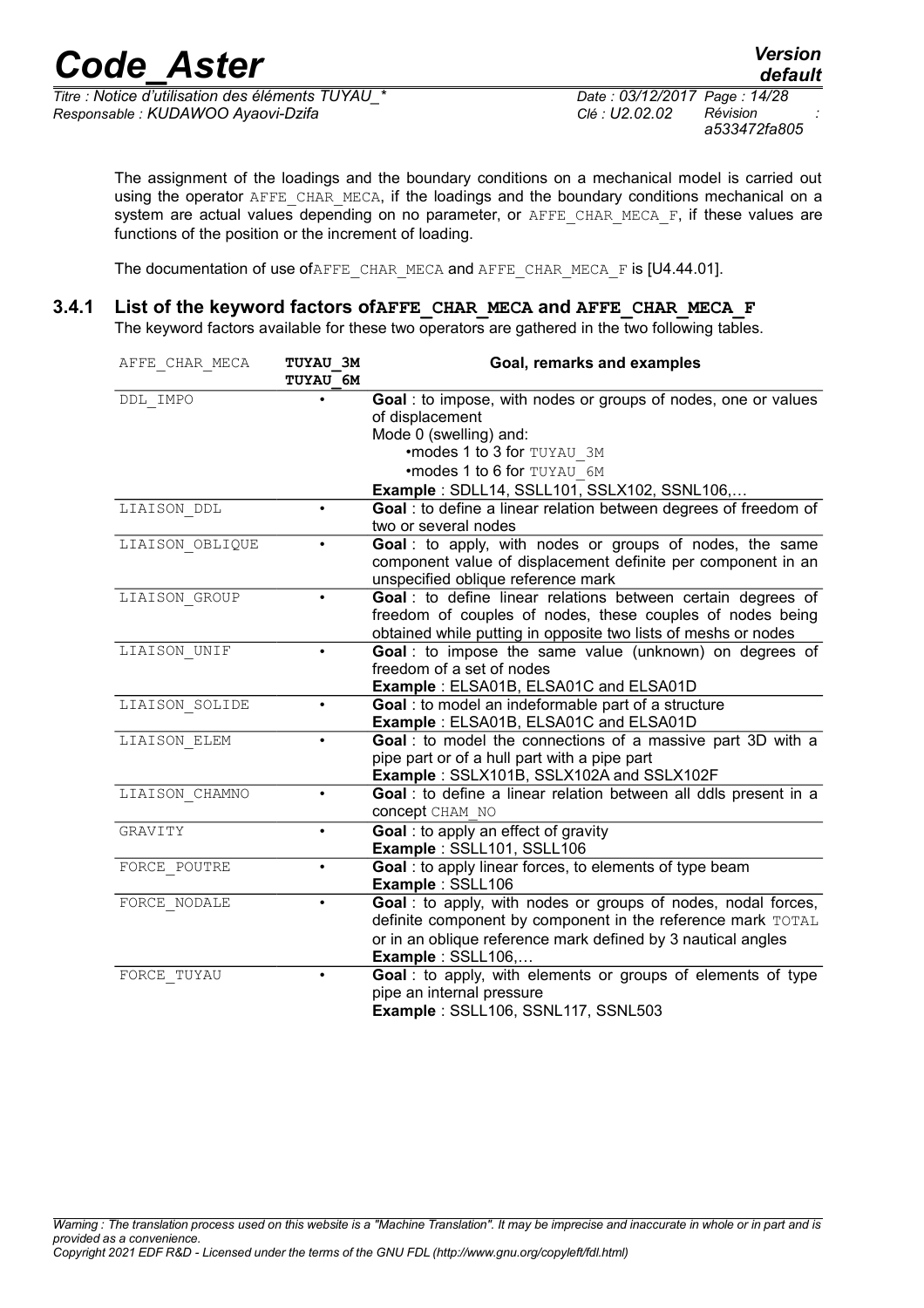*Titre : Notice d'utilisation des éléments TUYAU\_\* Date : 03/12/2017 Page : 15/28 Responsable : KUDAWOO Ayaovi-Dzifa Clé : U2.02.02 Révision :*

*a533472fa805*

| AFFE CHAR MECA F | <b>TUYAU 3M Remarks</b><br>TUYAU 6M |           |
|------------------|-------------------------------------|-----------|
| DDL IMPO         |                                     | See above |
| LIAISON DDL      |                                     | See above |
| LIAISON OBLIQUE  |                                     | See above |
| LIAISON GROUP    |                                     | See above |
| LIAISON UNIF     |                                     | See above |
| LIAISON SOLIDE   | ٠                                   | See above |
| FORCE POUTRE     |                                     | See above |
| FORCE NODALE     |                                     | See above |
| FORCE TUYAU      |                                     | See above |

#### **3.4.2 Application of an internal pressure: keyword FORCE\_TUYAU**

<span id="page-14-1"></span>This keyword factor is usable to apply an internal pressure to elements pipe, defined by one or more meshs or of the groups of meshs. The pressure is applied to the level of the internal ray, as in 3D.

Syntax to apply this loading is pointed out below:

| •AFFE CHAR MECA (                          |                                 |                                                                                      |                                                 |                                           |
|--------------------------------------------|---------------------------------|--------------------------------------------------------------------------------------|-------------------------------------------------|-------------------------------------------|
| FORCE TUYAU = F ( $\rightarrow$ / ALL<br>٠ | MESH<br>GROUP MA<br><b>NEAR</b> | $\hspace{1.6cm} = \hspace{1.6cm}$<br>$=$<br>$\hspace{1.6cm} = \hspace{1.6cm}$<br>$=$ | $'$ YES $'$ ,<br>lma,<br>$1$ qma,<br>$p_{\ell}$ | [1 maille]<br>[1 gr maille]<br>[R]        |
| *AFFE CHAR MECA F (                        |                                 |                                                                                      |                                                 |                                           |
| FORCE TUYAU = F ( $\blacklozenge$<br>٠     | ALL<br>MESH<br>GROUP MA<br>NEAR | $=$<br>$=$<br>$=$<br>$=$                                                             | $'$ YES $'$ ,<br>lma,<br>lgma,<br>$PF$ ,        | [l maille]<br>[1 gr maille]<br>[function] |

The operand available is:

 $CLOSE = p (PF)$ 

Value of the imposed pressure (real or function of time or the geometry).

 $p$  is positive according to the contrary direction of the normal to the element.

This loading applies to the types of meshs and following modelings:

| Mesh       | <b>Modeling</b> |
|------------|-----------------|
| SEG3, SEG4 | 'TUYAU 3M'      |
| SEG3       | 'TUYAU 6M'      |

Examples of use are available in the base of tests: CAS-tests ELSA01B, SSLL106A, SSNL117A and SSNL503A.

#### **3.4.3 Application of a force distributed: keyword FORCE\_POUTRE**

<span id="page-14-0"></span>This keyword factor is usable to apply forces **linear**, constants according to X, on elements of type beam defined on all the grid or one or more meshs or of the groups of meshs. The forces are defined component by component, that is to say in the reference mark TOTAL, that is to say in the local reference mark of the element defined by the operator AFFE\_CARA\_ELEM [U4.42.01].

Syntax is available in the documentation of AFFE\_CHAR\_MECA/AFFE\_CHAR\_MECA\_F [U4.44.01]. This loading applies to the types of meshs and following modelings: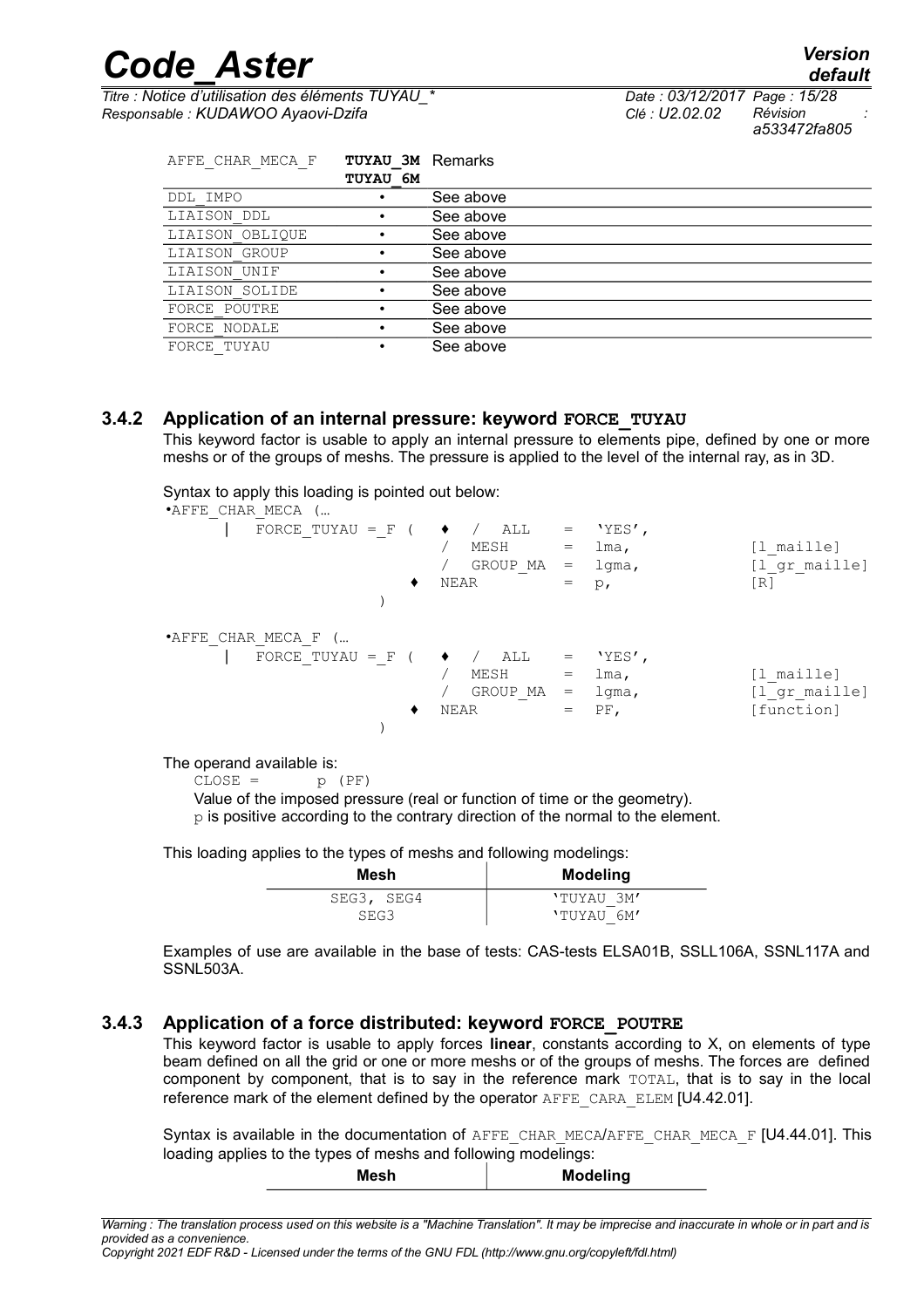*Titre : Notice d'utilisation des éléments TUYAU\_\* Date : 03/12/2017 Page : 16/28 Responsable : KUDAWOO Ayaovi-Dzifa Clé : U2.02.02 Révision :*

 $)$ 

*default a533472fa805*

| SEG3, SEG4 | TUYAU 3M |
|------------|----------|
| SEG3       | TUYAU 6M |

An example of use is available in the base of tests: CAS-test SSLL106.

#### **3.4.4 Application of gravity: keyword GRAVITY (AFFE\_CHAR\_MECA only)**

<span id="page-15-1"></span>

|                                               | This keyword is used for applied the effect of gravity on piping. |                                    |                                       |
|-----------------------------------------------|-------------------------------------------------------------------|------------------------------------|---------------------------------------|
| AFFE CHAR MECA                                |                                                                   | <b>TUYAU 3M</b><br><b>TUYAU 6M</b> | <b>Remarks</b>                        |
| GRAVITY                                       | (G, ap, LP, CP)                                                   |                                    | Acceleration and direction of gravity |
| <b>Example of use of the operand GRAVITY:</b> |                                                                   |                                    |                                       |
|                                               | POI PROP = AFFE CHAR MECA (MODELE=MODELE,                         |                                    |                                       |

PESANTEUR= F (GRAVITE=9.81,

DIRECTION=  $(0. , 0. , -1. ),$ 

#### **3.4.5 Connections hull-pipes, 3D-pipe and pipe-beams: keyword LIAISON\_ELEM**

<span id="page-15-0"></span>It is a question of establishing the connection between a node end of a pipe section and a group of mesh of edge of elements of hulls or elements 3D. This makes it possible to net part of piping (for example an elbow) in hulls or elements 3D and the rest in right pipes. The formulation of the connection hull-pipes and the connection 3D-Pipe is presented in the reference document [R3.08.06]. This connection makes it possible to transmit warping and ovalization means of the grid hull or 3D to the degrees of freedom corresponding of the pipe.

The connection:

- •**Hull-pipe** : it makes it possible to connect elements of edge (SEG2, SEG3) hull part with the node of the pipe to be connected. This connection is currently realizable for pipes whose neutral fibre is perpendicular to the normals with the facets of the plates or the hulls*.* The connection is usable by using the keyword LIAISON ELEM =  $F$  (OPTION = 'COQ TUYAU') of AFFE CHAR MECA.
- •**Pipe-3D** : it makes it possible to connect elements of edge (TRIA3, QUAD4, TRIA6,…) part 3D with the node of the pipe to be connected. The connection is usable by using the keyword LIAISON ELEM =  $F(OPTION = '3D TUYAU')$  of AFFE CHAR MECA.



#### **Figure 3.4.5-a : Example of connection between a grid COQUE\_3D and PIPE.**

The cases which test the connections are presented on the following table.

| <b>NAME</b>         | MODELING | <b>ELEMENT</b> | Remarks                             |
|---------------------|----------|----------------|-------------------------------------|
| ELSA01D             | POU D T  | SEG2           | Connection COQ TUYAU :              |
|                     | DKO      |                | Definition of the rigid bodies      |
| Doc. V: [V1.10.119] | TUYAU 3M | SEG3           | Pipe right and bent in dynamics not |
|                     | DIS T    | POI1           | inéaire                             |
|                     | DIS TR   |                |                                     |

*Warning : The translation process used on this website is a "Machine Translation". It may be imprecise and inaccurate in whole or in part and is provided as a convenience.*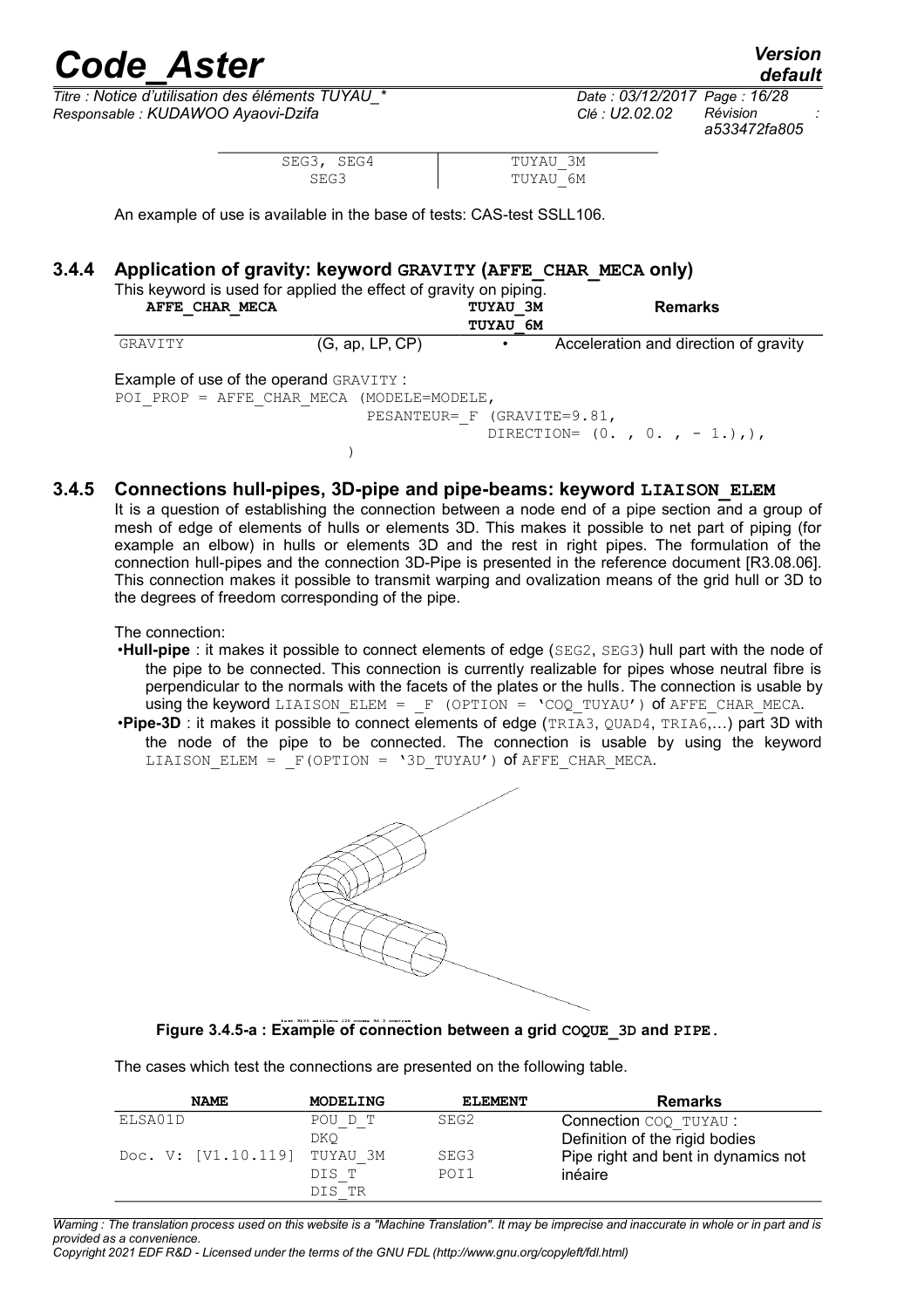*Titre : Notice d'utilisation des éléments TUYAU\_\* Date : 03/12/2017 Page : 17/28 Responsable : KUDAWOO Ayaovi-Dzifa Clé : U2.02.02 Révision :*

*a533472fa805*

| SSLX101B            | <b>DKT</b> | MEDKQU4  | Connection COQ TUYAU :                 |
|---------------------|------------|----------|----------------------------------------|
|                     | PIPE       | METUSEG3 | Pipe right modelled in hulls and       |
| Doc. V: [V3.05.101] | DIS TR     | POI1     | beams. This test aims to test the      |
|                     |            |          | connection hull pipe "COQ TUYAU"in     |
|                     |            |          | the presence of unit loadings:         |
|                     |            |          | traction, inflection and of torsion.   |
| SSLX102A            | DKT        | MEDKQU4  | Connection COQ TUYAU:                  |
|                     | PIPE       | METUSEG3 | Piping bent in inflection.             |
| Doc. V: [V3.05.102] |            | MEDKQU4  |                                        |
|                     |            | METUSEG3 |                                        |
| SSNL106F            | COQUE 3D   | QUAD9    | Connection COQ TUYAU: at each          |
|                     | TUYAU 3M   | SEG3     | end of the grid hulls, with an element |
| Doc. V: [V6.02.106] |            |          | pipe                                   |
|                     |            |          | Right beam in traction and inflection, |
|                     |            |          | elastoplastic behavior                 |
| SSLX102F            | 3D         | HEXA20   | Connection 3D TUYAU :                  |
|                     | PIPE       | METUSEG3 | Piping bent in inflection: modeling    |
| Doc. V: [V3.05.102] |            |          | 3D-PIPE, linear relations 3D_PIPE.     |
|                     |            |          | The elbow is modelled with elements    |
|                     |            |          | 3D.                                    |
| ZZZZ112C            | COQUE 3D   | QUAD9    | Connection COQ TUYAU: a half of        |
|                     | TUYAU 3M   | SEG4     | the cylinder is modelled in hulls,     |
| Doc. V: [V1.01.112] | POU D T    | SEG3     | other half in elements PIPE            |
|                     |            |          | Cylinder under variable pressure       |
|                     |            |          |                                        |

In all these CAS-tests, the results are satisfactory given that part of the noted variations is ascribable with the fusion of the grid 3D or hulls.

#### **Notice** : *Connections pipe-beams.*

It is a question of establishing a connection between one *node end of a pipe section and a node end of an element of beam. The pipe formulation comprises a kinematics of type beam identical to the kinematics of the elements beams. There is thus no cut between displacements of type beam (3 displacements and 3 rotations). The average fibre of the beam and the pipe are the same ones. By account, the kinematics of the elements of beam does not understand kinematics of hull (the section is indeformable) as in the case as of elements pipes, there is thus a cut on the level of the deformation of the transverse section.*

*There does not exist in specific Code\_Aster of connection pipe-beam, the connection between these two elements is automatically assured, without intervention of the user, by the node common to the element pipe and the element beam. Nevertheless, some care are to be taken, it is necessary that the transition between the beam and pipe sections is sufficiently distant from all zones "pipe" or the deformation of the transverse section is significant, i.e. that one should connect only when ovalization is deadened.*

To model the pipe tees, one will privilege modelings in elements hull or 3D and, therefore, the use of connections of the type COQ\_TUYAU or 3D\_TUYAU respectively. Concerning the connection hull/pipe, one will privilege his application in the cross-sections instead of the curved sections (one recommends to off-set the connections in regular zones, therefore right).

#### **3.4.6 Limiting conditions: keywords DDL\_IMPO and LIAISON\_\***

<span id="page-16-0"></span>The keyword factor DDL IMPO allows to impose, with nodes introduced by one (at least) of the keywords: ALL, NODE, GROUP NO, MESH, GROUP MA, one or more values of displacement (or certain associated sizes). According to the name of the operator called, the values are provided directly (AFFE CHAR MECA) or via a concept function (AFFE CHAR MECA F).

Operands available for DDL IMPO, are listed below:

•DX DY DZ : Blocking on the component of displacement in **translation**

•DRX DRY MARTINI DRZ : Blocking on the component of displacement in **rotation**

*default*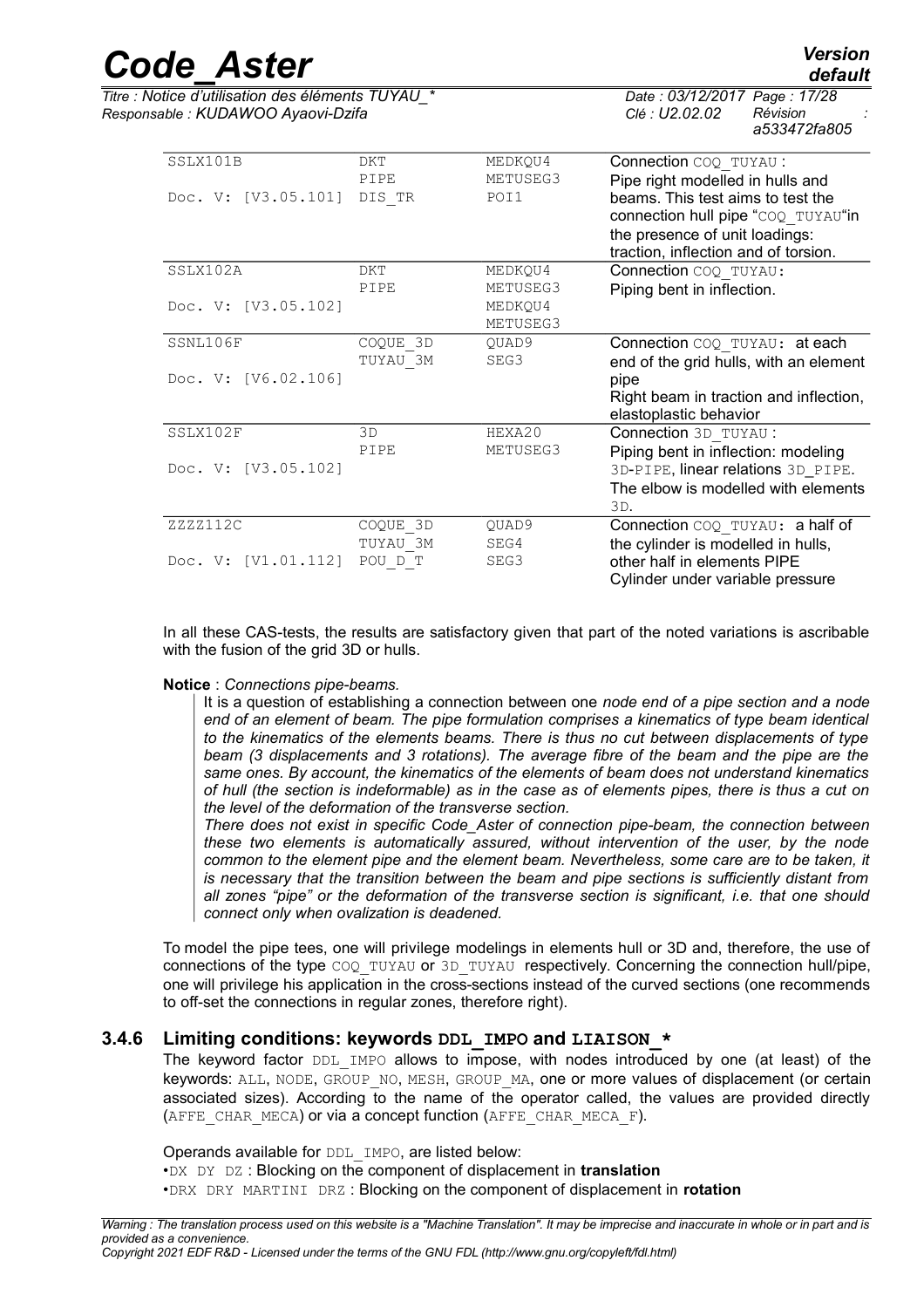*default*

*Titre : Notice d'utilisation des éléments TUYAU\_\* Date : 03/12/2017 Page : 18/28 Responsable : KUDAWOO Ayaovi-Dzifa Clé : U2.02.02 Révision :*

*a533472fa805*

If the specified nodes belong to elements 'TUYAU\_3M' (these elements have 15 degrees of freedom of hull):

| $U$ : warping    |  | $V$ , $W$ : ovalization |
|------------------|--|-------------------------|
| $I$ : "in plane" |  | $O$ : "out of planes"   |

That is to say:

•UI2 VI2 WI2 UO2 VO2 WO2 : degrees of freedom related to mode 2. •UI3 VI3 WI3 UO3 VO3 WO3 : degrees of freedom related to mode 3. •WO WI1 WO1 : degrees of freedom of swelling and mode 1 on *W* 

If the specified nodes belong to elements 'TUYAU 6M' (these elements have 33 degrees of freedom of hull), the following degrees of freedom are added:

•UI4 VI4 WI4 UO4 VO4 WO4 : degrees of freedom related to mode 4. •UI5 VI5 WI5 UO5 VO5 WO5 : degrees of freedom related to mode 5. •UI6 VI6 WI6 UO6 VO6 WO6 : degrees of freedom related to mode 6.

#### **3.5 Application of a thermal dilation.**

<span id="page-17-0"></span>No thermal calculation is available with modeling PIPE, it is nevertheless possible to apply a dilation (thermal loading of origin), in the shape of a field of temperature to the nodes, defined by the 3 components TEMP, TEMP\_INF, TEMP\_SUP, of which one deduces the average temperature.

This field will have been beforehand creates using the operator CREA CHAMP (documentation [U4.72.04]).

| CREA CHAMP |               | TUYAU 3M<br><b>TUYAU 6M</b> | <b>Remarks</b>                                                    |
|------------|---------------|-----------------------------|-------------------------------------------------------------------|
| TYPE CHAM  | 'NOEU TEMP R' |                             | Field result of type temperature                                  |
|            | 'NOEU TEMP F' |                             |                                                                   |
| OPERATION  |               |                             |                                                                   |
| GRID       |               |                             |                                                                   |
| MODEL      |               |                             |                                                                   |
| AFFE       | ALL: 'YES'    |                             | field<br>manufactured<br>The<br>is<br>by                          |
|            | GROUP MA      |                             | assignment of values on nodes or                                  |
|            | MESH          |                             | meshs                                                             |
|            | NODE          |                             |                                                                   |
|            | GROUP NO      |                             |                                                                   |
| NOM CMP    | 'TEMP'        |                             | Names of the components which one<br>wants to affect: temperature |
|            | 'TEMP<br>INF' |                             | Interior temperature                                              |
|            | 'TEMP SUP'    |                             | Outside temperature                                               |

The assignment of thermal dilation is carried out using the operator AFFE\_MATERIAU (documentation [U4.43.03]).

| AFFE MATERIAU |        | TUYAU 3M<br><b>TUYAU 6M</b> | <b>Remarks</b>                                                                                        |
|---------------|--------|-----------------------------|-------------------------------------------------------------------------------------------------------|
| AFFE VARC     |        |                             |                                                                                                       |
| NOM VARC      | 'TEMP' |                             | Name of the variable of order                                                                         |
| NOM CHAM      | 'TEMP' | $\bullet$                   |                                                                                                       |
| EVOL          | temple | $\bullet$                   | temple is the field or the evolution<br>by<br>then<br>CREA CHAMP<br>creates<br>possibly by CREA RESU. |
| VALE REF      |        |                             | temperature of reference                                                                              |

#### **Note:**

*Warning : The translation process used on this website is a "Machine Translation". It may be imprecise and inaccurate in whole or in part and is provided as a convenience.*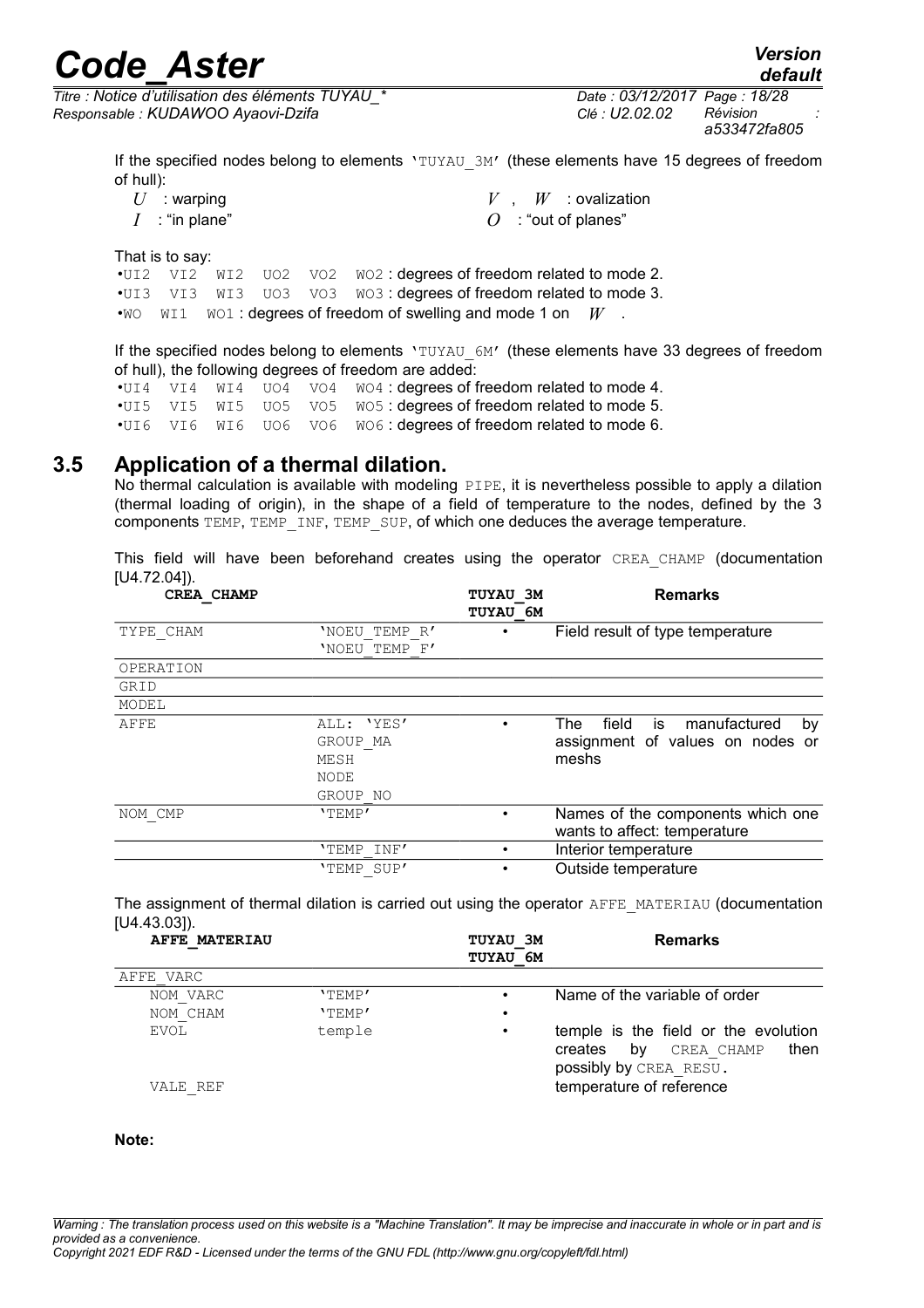*Code\_Aster Version default*

*Titre : Notice d'utilisation des éléments TUYAU\_\* Date : 03/12/2017 Page : 19/28 Responsable : KUDAWOO Ayaovi-Dzifa Clé : U2.02.02 Révision :*

*a533472fa805*

*If one wants to apply a temperature defined by a function, one can use the operator CREA\_RESU (TYPE\_RESU=' EVOL\_THER',…), document [U4.44.12] to create a concept of the type EVOL\_THER usable in AFFE\_MATERIAU. Examples of use are available in the base of tests: CAS-tests ELSA01B, SSLL106A, SSNL117A and SSNL503A.*

The following example is extracted from CAS-test SSLL101C.

```
T EMP = CREA_CHAMP (
    GRID = GRID ,
    TYPE_CHAM = 'NOEU_TEMP_R' ,
    OPERATION = 'AFFE' ,
    AFFE= (
      \mathbf{F} (ALL = 'YES', NOM_CMP = 'TEMP', VALE = 472.22),
    ) ,
)
TEMPER = CREA_RESU (
    OPERATION= 'AFFE' , TYPE_RESU= 'EVOL_THER' ,
    NOM_CHAM= 'TEMP' ,
   \overline{AFFE} = \overline{F} ( INST = 0.0 , CHAM GD = TEMP )
)
AFF_MAT1 = AFFE_MATERIAU (
    GRID = GRID ,
    AFFE= _F ( ALL = 'YES' , MATER = MATER ) ,
   \overline{A}FFE VARC= F (\overline{A}LL = 'YES', EVOL = TEMPER, NOM VARC = 'TEMP',
                  NOM CHAM = 'TEMP', VALE REF = 0.0 ),
)
```
### **4 Resolution**

#### **4.1 Linear calculations: MECA\_STATIQUE and other linear operators**

<span id="page-18-3"></span><span id="page-18-2"></span>Linear calculations are carried out in small deformations. Several linear operators of resolution are available:

•MECA\_STATIQUE : resolution of a problem of static mechanics linear [U4.51.01],

•MACRO\_ELAS\_MULT : calculate linear static answers for various loading cases or modes of Fourier [U4.51.02],

- •CALC\_MODES : calculation of the values and clean vectors by methods of subspaces or iterations opposite [U4.52.02],
- •MODE\_ITER\_CYCL : calculation of the clean modes of a structure with cyclic symmetry [U4.52.05],
- •DYNA\_LINE\_TRAN : calculation of the transitory dynamic response to an unspecified temporal excitation [U4.53.02].

By defaults, the only computed fields are the fields of displacement DEPL and of constraint SIEF ELGA. Other fields are available by the operand OPTION (see the options available in the paragraph [§5.2] bearing on the use of CALC\_CHAMP).

# **4.2 Nonlinear calculations: STAT\_NON\_LINE and DYNA\_NON\_LINE**

#### **4.2.1 Behaviors and assumptions of deformations available**

<span id="page-18-1"></span><span id="page-18-0"></span>Following information is extracted from the documentation of use of the operator STAT\_NON\_LINE : [U4.51.03].

| STAT NON LINE<br>DYNA NON LINE |             |        | <b>TUYAU 3M</b><br><b>TUYAU 6M</b> |                                     |
|--------------------------------|-------------|--------|------------------------------------|-------------------------------------|
| BEHAVIOR                       | RELATION    |        |                                    | all behaviors available in $C$ PLAN |
|                                | DEFORMATION | SMALL. |                                    |                                     |

Incremental relations of behavior (keyword factor BEHAVIOR) according to the assumption of small displacements and small deformations (keyword DEFORMATION = 'SMALL') are only mechanical nonlinear relations of behavior available for modeling PIPE. These relations of behavior connect the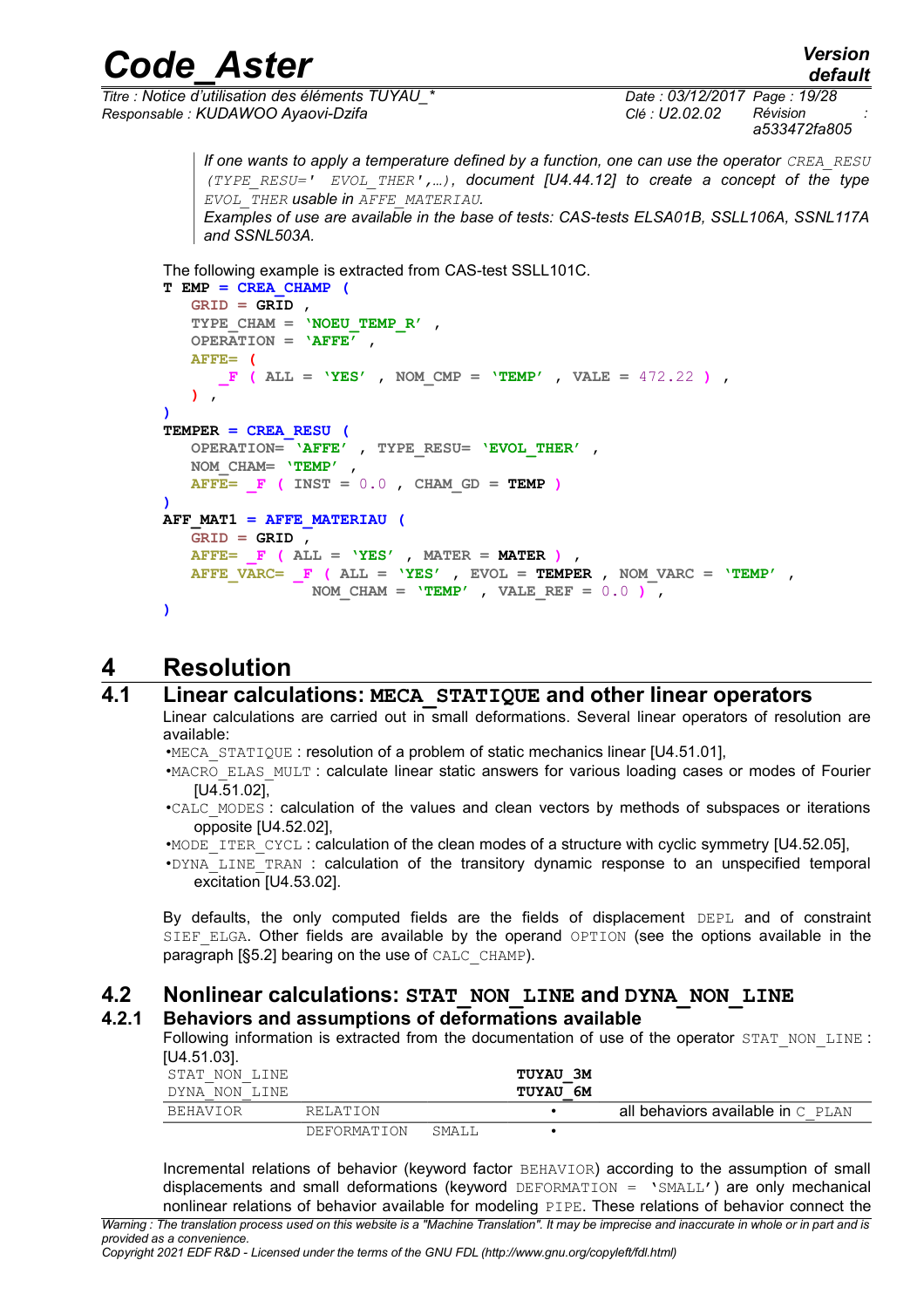*Titre : Notice d'utilisation des éléments TUYAU\_\* Date : 03/12/2017 Page : 20/28 Responsable : KUDAWOO Ayaovi-Dzifa Clé : U2.02.02 Révision :*

*a533472fa805*

*default*

rates of deformation to the rates of constraints. The supported nonlinear behaviors are those already existing in plane constraints defined in the operators STAT NON LINE and DYNA NON LINE. Moreover, with the method of Borst [R5.03.03], all behaviors  $\overline{2}D$  (D\_PLAN, AXIS) in small deformations are usable.

The concept RESULT of STAT\_NON\_LINE contains stress fields, displacement and internal variable at the points of integration always calculated at the points of gauss:

•SIEF ELGA : Tensor of the constraints by element at the points of integration in the local reference mark of the element,

•VARI\_ELGA : Field of internal variables by element at the points of integration in the local reference mark of the element,

•DEPL : fields of displacements.

Moreover, one call to the operator CALC\_CHAMP, gives access other fields. In particular, one can carry out the passage of the constraints and internal variables of the points of Gauss to the nodes to form the fields SIEF ELNO and VARI ELNO (see the paragraph [§5.2]).

A field VARI ... can have several types of components. For example, components of the field VARI ELNO are, for the elements PIPE :

*K* time:  $(V1, V2, \ldots, Vn)$ 

Wher e: *K* is the number of points of integration total  $K = (2 \times NCOU + 1) \times (2 \times NSEC + 1)$ 

*N* is the number of internal variables and depends on the behavior.

#### **4.2.2 Details on the points of integration**

<span id="page-19-1"></span>For linear and non-linear calculations, digital integration is carried out with a method of:

•Gauss along average fibre.

The number of points of integration is fixed at 3. For a mesh whose tops are 1 and 2 and numbered from 1 to 2, the 3 points of gauss are such as first is close to 1, second is at equal distance from 1 and 2 and the third is closer to 2. It is thus necessary to pay attention to the orientation of the meshs when one looks at the results at the points of gauss 1 and 3. Indeed if the orientation of the mesh is changed and that one numbers it from 2 to 1, the first point of gauss is closer to 2.

•Simpson in the thickness and on the circumference:

- •Integration in the thickness is an integration of Simpson at 3 points per layer. The number of points of integration per layer is fixed at 3, in the middle of the layer, in higher skin and lower skin of the layer, the two points ends being common with the close layers.
- •Integration according to the circumference is an integration of Simpson per sector, each sector being of angle  $2\pi/NSEC$  .  $\Phi$  is the angle between the generator and the center of the sector. The number of points of integration per sector is fixed at 3, in the middle of the sector, partly higher (  $\Phi + 2\pi/NSEC$  ) and lower (  $\Phi - 2\pi/NSEC$  ) sector, the two points ends being common with the close sectors.

The number of layers and the number of sectors must be defined by the user starting from the keywords: TUYAU\_NCOU, TUYAU\_NSEC of the operator AFFE\_CARA\_ELEM.

For example, with 3 layers and 16 sectors, the number of points of integration per element is  $(2 \times NCOU + 1) \times (2 \times NSEC + 1) \times NPG$  what gives 693 points of integration. For each point of gauss over the length of the element, one stores information on the layers and for each layer on all the sectors. If one wants information at the point of gauss *NG* , on the layer *NC* level *NCN* (

 $NCN = -1$  so lower,  $NCN = 0$  if medium,  $NCN = +1$  so higher), on the sector *NS*, level *NSN* (  $NSN = -1$  so lower,  $NSN = 0$  if medium,  $NSN = +1$  so higher), then one looks at the values searched at the point of integration:

> $NP = (NG-1) \times (2 NCOU + 1) \times (2 NSEC + 1)$  $+(2 \times NC + NCN - 1) \times (2NSEC + 1) + (2 \times NS + NSN)$

#### <span id="page-19-0"></span>**4.3 Dynamic calculations**

*Warning : The translation process used on this website is a "Machine Translation". It may be imprecise and inaccurate in whole or in part and is provided as a convenience.*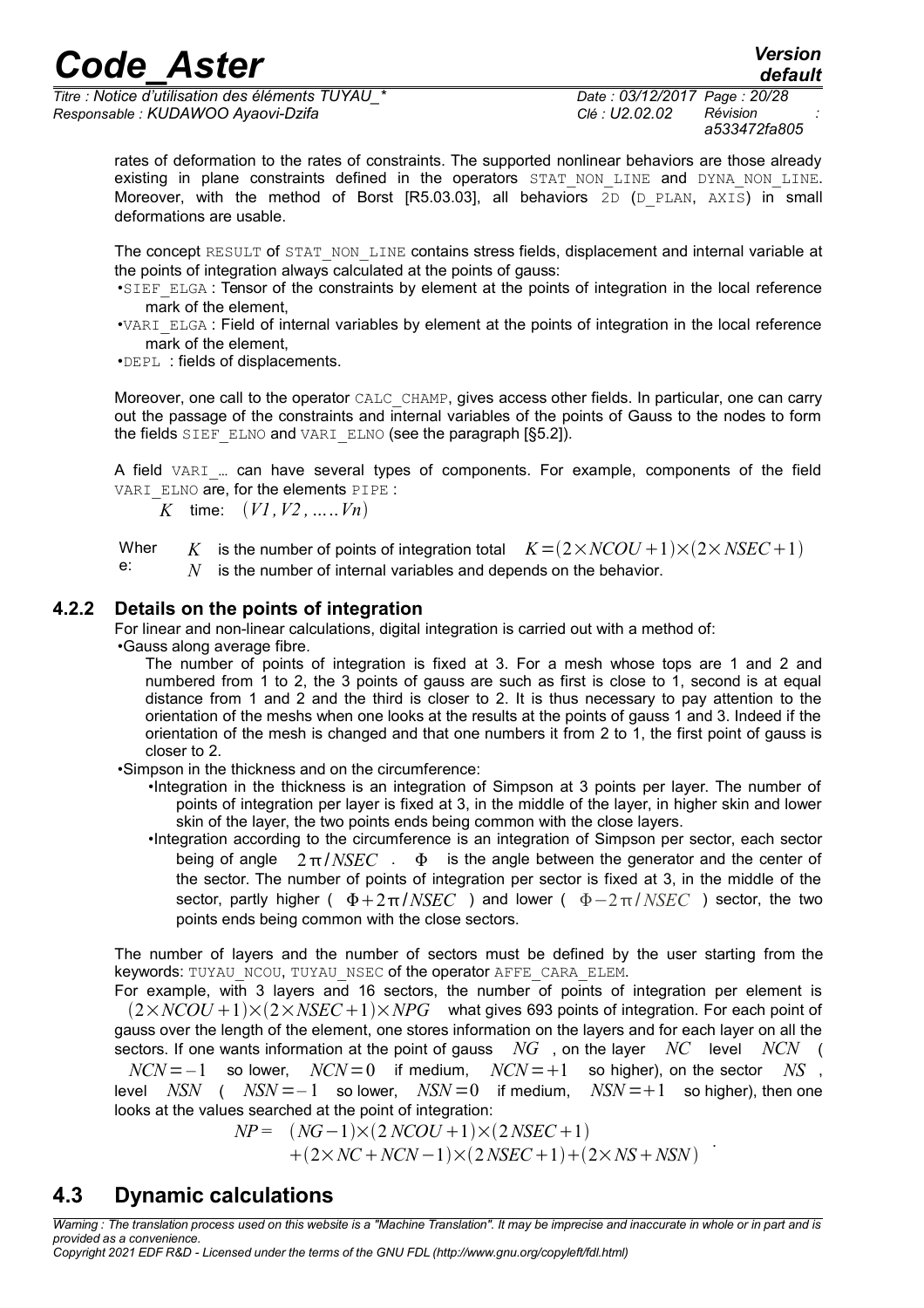

*Titre : Notice d'utilisation des éléments TUYAU\_\* Date : 03/12/2017 Page : 21/28 Responsable : KUDAWOO Ayaovi-Dzifa Clé : U2.02.02 Révision :*

*a533472fa805*

Concerning dynamic calculations, any specificity due to the finite element PIPE exist.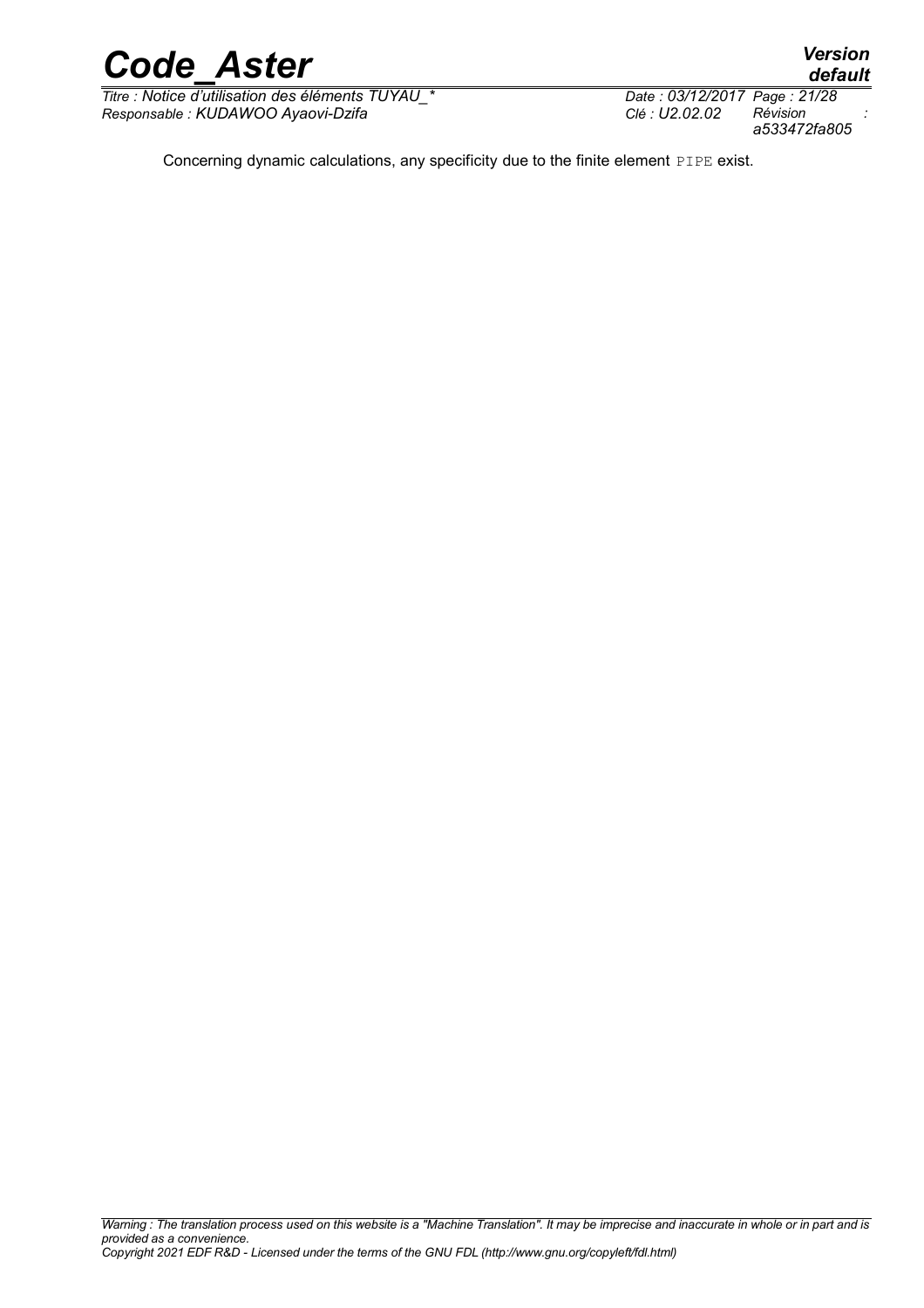*Titre : Notice d'utilisation des éléments TUYAU\_\* Date : 03/12/2017 Page : 22/28 Responsable : KUDAWOO Ayaovi-Dzifa Clé : U2.02.02 Révision :*

*a533472fa805*

*default*

### **5 Additional calculations and postprocessings**

#### **5.1 Elementary calculations of matrices: operator CALC\_MATR\_ELEM**

<span id="page-21-2"></span><span id="page-21-1"></span>The operator CALC\_MATR\_ELEM (documentation [U4.61.01]) allows to calculate elementary matrices assembled by the order ASSE\_MATRICE (documentation [U4.61.22]).

The only calculable matrices with the elements pipe are the matrices of rigidity and mass of the elements of the model:

| CALC MATR ELEM     | ЗМ<br><b>TUYAU</b> | 6М<br><b>TUYAU</b> | Remarks |
|--------------------|--------------------|--------------------|---------|
| 'RIGI MECA'        |                    |                    |         |
| 'MASS MECA'<br>$-$ |                    |                    |         |

These calculations of elementary matrices for example are used for the determination of the Eigen frequencies of a thick cylindrical ring, in CAS-test SDLS109G.

#### **5.2 Calculations by elements: operator CALC\_CHAMP**

<span id="page-21-0"></span>The operator CALC\_CHAMP (documentation [U4.81.04]) the calculation of the fields to the elements carries out:

•internal constraints, deformations, variables with the nodes; •equivalent values (nonavailable for modeling PIPE).

One presents hereafter the options of postprocessing for the pipe sections. For the structures modelled by pipe sections, it is particularly important to know how the results of the constraints are presented: approach adopted in *Code\_Aster* consist in observing the constraints in a particular reference mark related to the element whose reference axis was defined in the paragraph [§3.2.2]. This approach seems most physical because, for a cylindrical structure, the constraints easiest to interpret are not the constraints in Cartesian reference mark but the constraints in cylindrical coordinates. Moreover this approach allows a greater flexibility in use.

| CALC CHAMP  | TUYAU 3M | TUYAU 6M | <b>Remarks</b> |
|-------------|----------|----------|----------------|
| 'SIEF ELGA' |          |          |                |
| 'SIEF ELNO' |          | ٠        |                |
| 'SIGM ELGA' |          |          |                |
| 'SIGM ELNO' |          |          |                |
| 'EFGE ELGA' |          |          |                |
| 'EFGE ELNO' |          |          |                |
| 'EPSI ELGA' |          |          |                |
| 'EPSI ELNO' |          |          |                |
| 'VARI ELNO' |          |          |                |

•SIEF\_ELGA : calculation of the constraints by element at the points of integration of the element starting from displacements (Use only in elasticity), in the local reference mark of the element.

•SIEF ELNO: calculation of the constraints by element to the nodes of the element starting from the constraint at the points of Gauss, in the local reference mark of the element.

•SIGM\_ELGA : calculation of the constraints by element at the points of integration of the element from SIEF ELGA in the local reference mark of the element.

- •SIGM\_ELNO : calculation of the constraints by element to the nodes of the element from SIGM\_ELNO, in the local reference mark of the element.
- •EFGE\_ELGA : calculation of the efforts generalized by element at the points of Gauss starting from displacements, by integration from SIEF ELGA, in the local reference mark of the element.
- •EFGE\_ELNO : calculation of the efforts generalized by element with the nodes starting from displacements into linear and calculated by integration from SIEF\_ELGA into non-linear, in the local reference mark of the element.
- •EPSI\_ELGA : calculation of the deformations by element at the points of integration of the element starting from displacements, in the local reference mark with the element (small deformations).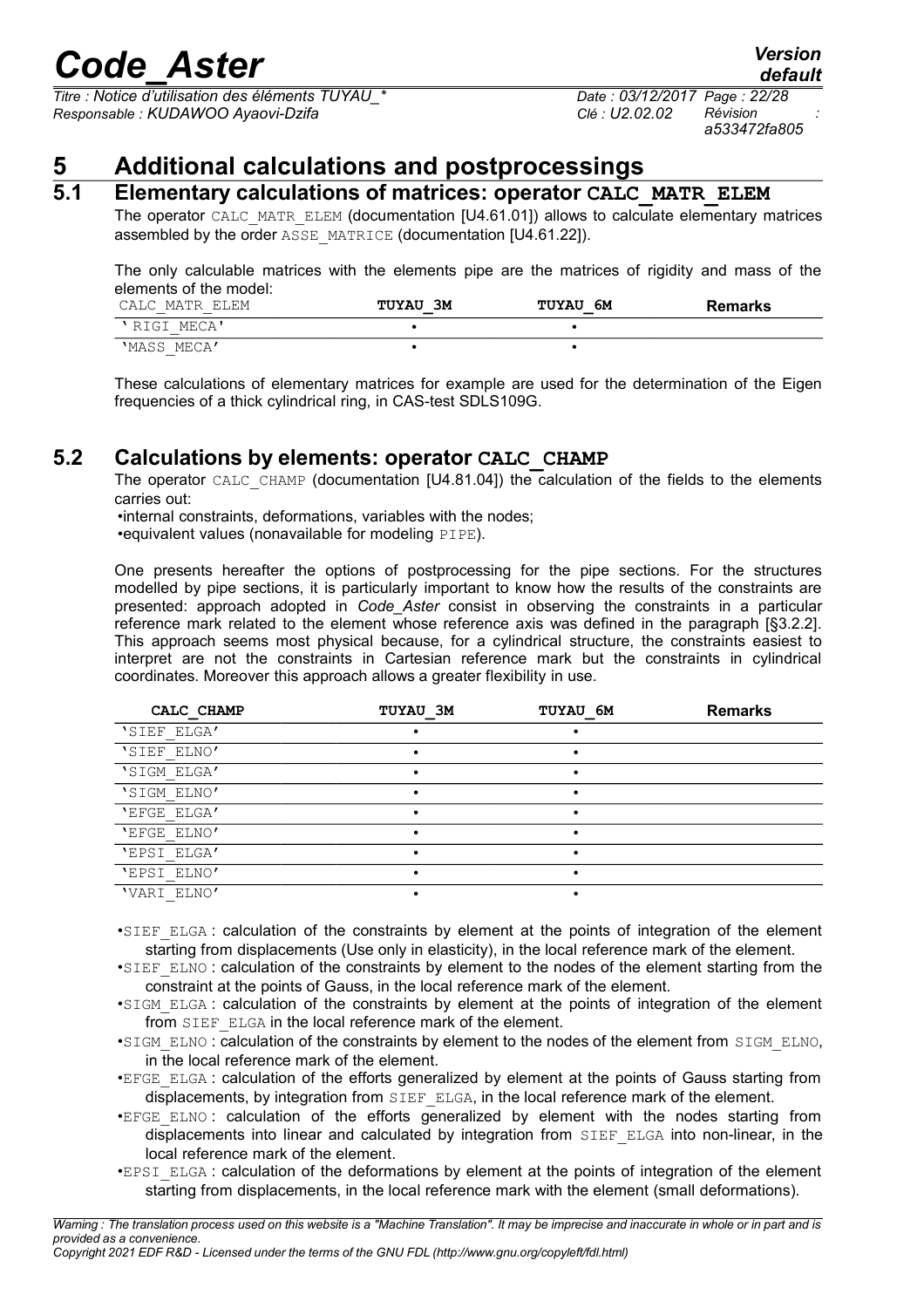*Titre : Notice d'utilisation des éléments TUYAU\_\* Date : 03/12/2017 Page : 23/28 Responsable : KUDAWOO Ayaovi-Dzifa Clé : U2.02.02 Révision :*

- •EPSI ELNO : calculation of the deformations by element to the nodes of the element starting from the deformations at the points of Gauss, in the local reference mark with the element (small deformations).
- •VARI\_ELNO : calculation of the field of internal variables by element with the nodes starting from the points of Gauss, for all the layers (in the thickness SUP/MOY/INF) and for all the sectors in the local reference mark of the element.

• One obtains then by node of each tensor element only one of constraints (or only one whole of internal variables), which allows the graphic examination (evolution of a component,…).

#### **5.3 Calculations with the nodes: operator CALC\_CHAMP**

<span id="page-22-1"></span>

| CALC CHAMP  | <b>TUYAU 3M</b> | TUYAU 6M | <b>Remarks</b> |
|-------------|-----------------|----------|----------------|
| 'FORC NODA' |                 |          |                |
| 'REAC NODA' |                 |          |                |
| 'EFGE NOEU' |                 |          |                |
| 'SIEF NOEU' |                 |          |                |
| 'SIGM NOEU' |                 |          |                |
| 'VARI NOEU' |                 |          |                |

The operator CALC\_CHAMP (documentation [U4.81.04]) carries out the calculation of the fields to the nodes by average and the calculation of the forces and reactions:

•fields with the nodes: internal constraints, deformations, variables, equivalent values;

- •Name of option: to replace ELNO by NOEU
- •One can calculate the fields with the nodes by CALC\_CHAMP

```
SIEF_NOEU, VARI_NOEU
```
•forces and reactions:

- •starting from the constraints, balance: FORC\_NODA (calculation of the nodal forces starting from the constraints at the points of integration, element per element),
- •then by removing the loading applied: REAC\_NODA (calculation of the nodal forces of reaction to the nodes, the constraints at the points of integration, element per element):
	- REAC NODA = FORC NODA loadings applied,

•useful for checking of the loading and calculations of resultants, moments, etc.

#### **5.4 Calculations of quantities on whole or part of the structure: operator POST\_ELEM**

<span id="page-22-0"></span>The operator POST\_ELEM (documentation [U4.81.22]) allows to calculate quantities on whole or part of the structure. The calculated quantities correspond to particular options of calculation of affected modeling.

|             | TUYAU 3M | <b>TUYAU 6M</b> | Remarks |
|-------------|----------|-----------------|---------|
| 'MASS INER' |          |                 |         |

For modeling PIPE, the only currently available option is calculation, on each element, of the mass, inertias and the position of the centre of gravity (option 'MASS INER').

#### **5.5 Values of components of fields of sizes: operator POST\_RELEVE\_T**

<span id="page-22-2"></span>For modeling PIPE, the operator POST\_RELEVE\_T (documentation  $[U4.81.21]$ ) can be used for, on a line, to extract from the values (for example  $\overline{SIEF-ELNO}$ ). The produced concept is of type counts.

#### **Notice important:**

*If one comes from an interface with a maillor ( PRE\_GIBI , PRE\_IDEAS , PRE\_GMSH ), nodes of one groupno are arranged by digital order. It is necessary to reorder the nodes along the line of*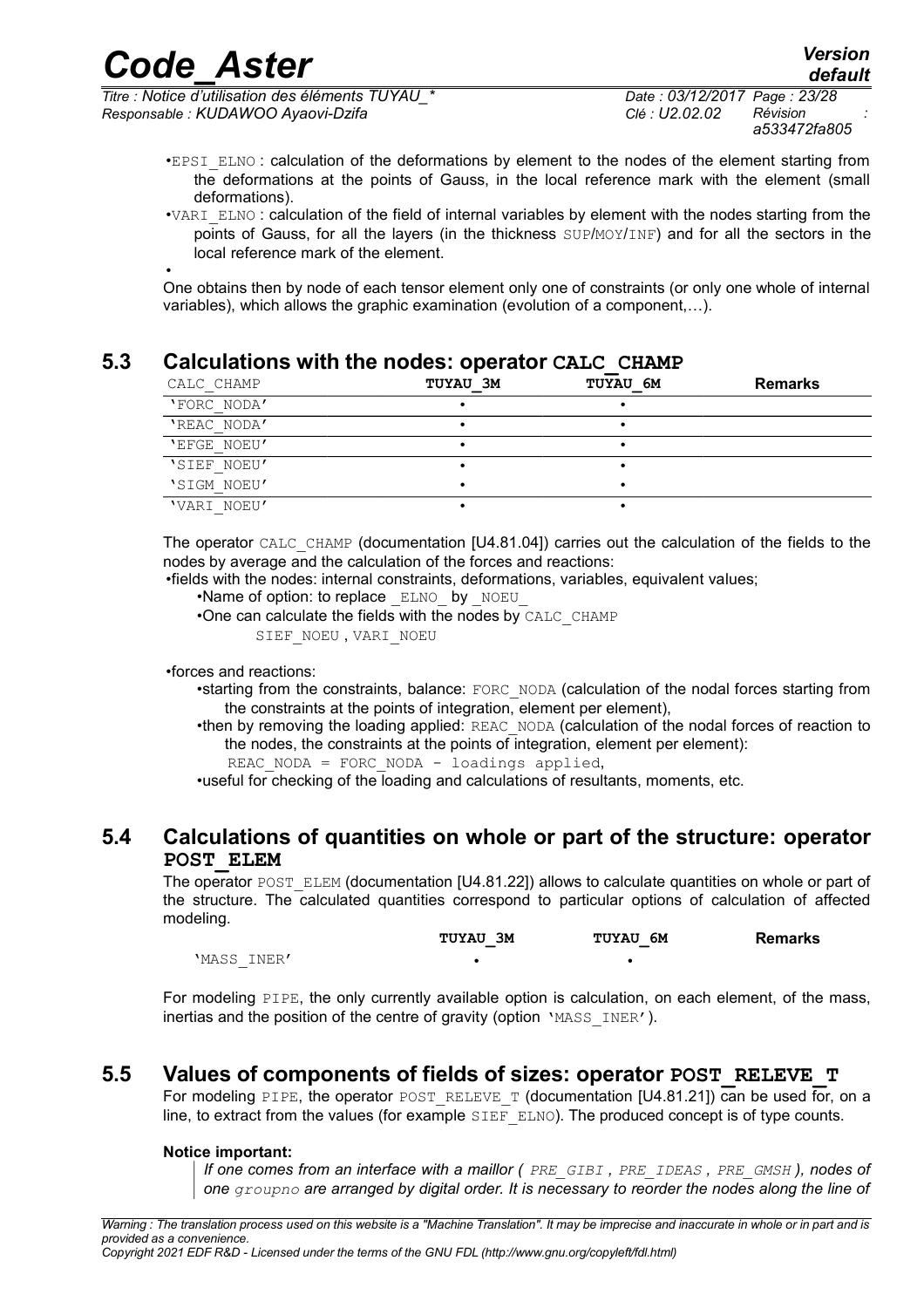*default*

*Titre : Notice d'utilisation des éléments TUYAU\_\* Date : 03/12/2017 Page : 24/28 Responsable : KUDAWOO Ayaovi-Dzifa Clé : U2.02.02 Révision :*

*a533472fa805*

*examination. The solution is to use the operator DEFI\_GROUP with the option NOEU\_ORDO . This option makes it possible to create one GROUP\_NO ordered containing the nodes of a set of meshs formed by segments ( SEG2 , SEG3 or SEG4 ).*

An example of extraction of component is given in CAS-test SSNL503 (see description in the paragraph [§6.2]):

TAB\_DRZ=POST\_RELEVE\_T (ACTION=\_F ( GROUP  $\overline{NO}$  = 'OF, ENTITLE =  $'TB$  DRZ', RESULT = RESUL, NOM CHAM =  $'DEFL',$  $NOM$  CMP =  $'DRZ'$ , TOUT ORDRE = 'YES', OPERATION = 'EXTRACTION' ) ) The purpose of this syntax is: •to extract:  $\overline{OPERATION} = \overline{VEXTRACTION'}$ <br>•on the line (the group of nodes)  $\overline{D}$ :  $\overline{OROUP}$  NO =  $\overline{OOF}$ •on the line (the group of nodes)  $D$  : •the component DRZ displacement:  $\begin{array}{rcl} \n\text{NOM } \subset \text{HAM} = \text{VBEPL}', \text{ NOM } \subset \text{MP} = \text{VERZ}', \n\end{array}$ <br>•for every moment of calculation:  $\begin{array}{rcl} \n\text{TOUT } \text{ORDER} = \text{VES}' \n\end{array}$ 

•for every moment of calculation: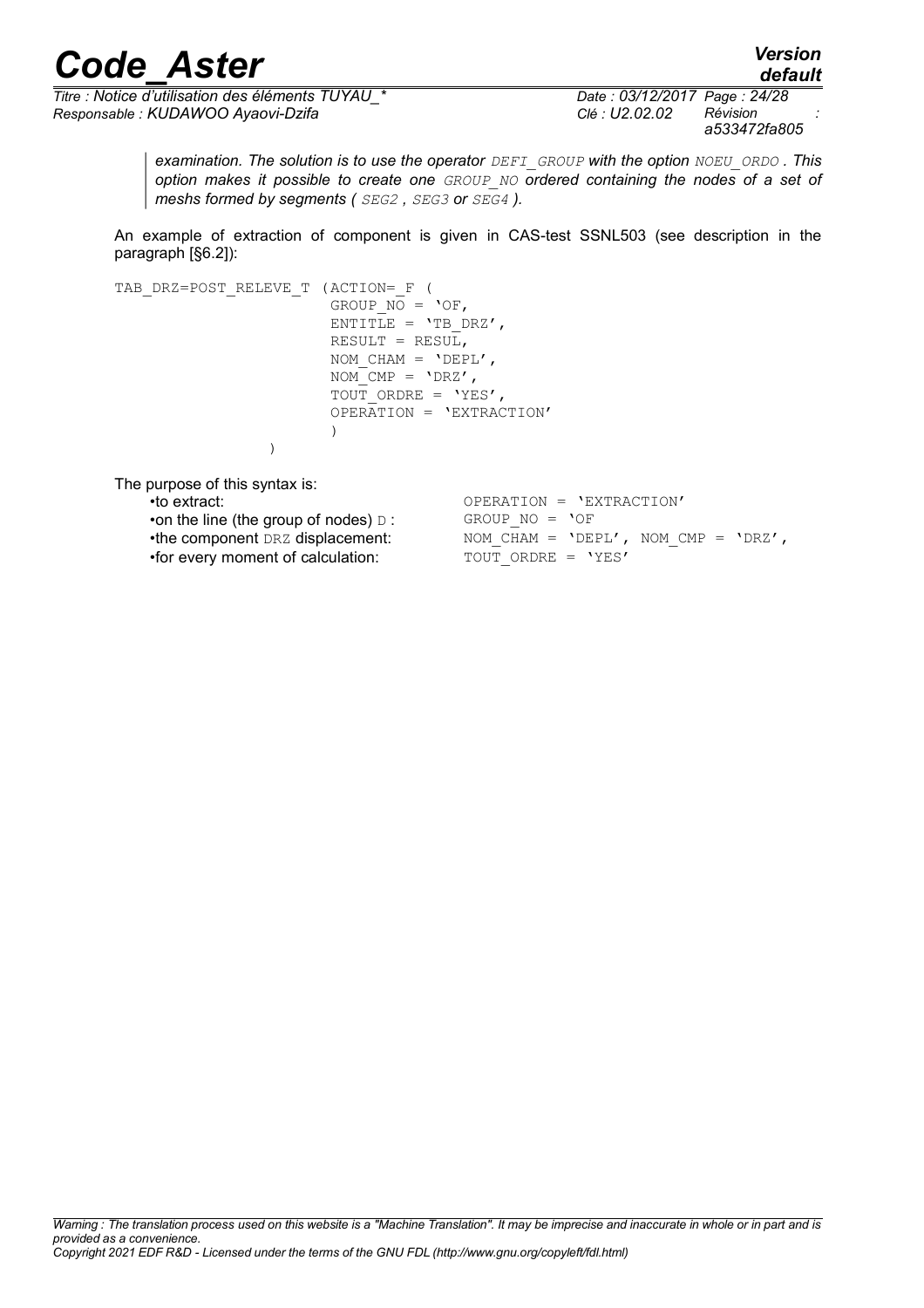<span id="page-24-2"></span><span id="page-24-1"></span>

|     | <b>COUL HOIL</b>                                                                        |                                                       |                                                                                                                                                                                                                                                                                                                                                                                                                                           | default                  |
|-----|-----------------------------------------------------------------------------------------|-------------------------------------------------------|-------------------------------------------------------------------------------------------------------------------------------------------------------------------------------------------------------------------------------------------------------------------------------------------------------------------------------------------------------------------------------------------------------------------------------------------|--------------------------|
|     | Titre : Notice d'utilisation des éléments TUYAU_*<br>Responsable : KUDAWOO Ayaovi-Dzifa |                                                       | Date: 03/12/2017 Page: 25/28<br>Clé : U2.02.02                                                                                                                                                                                                                                                                                                                                                                                            | Révision<br>a533472fa805 |
| 6   | <b>Examples</b>                                                                         |                                                       |                                                                                                                                                                                                                                                                                                                                                                                                                                           |                          |
|     | The tables according to describe some CAS-tests using the element PIPE.                 |                                                       |                                                                                                                                                                                                                                                                                                                                                                                                                                           |                          |
| 6.1 | Linear static analysis                                                                  |                                                       |                                                                                                                                                                                                                                                                                                                                                                                                                                           |                          |
|     | <b>SSLL101</b><br>Е                                                                     |                                                       | Title: Problem of Hovgaard. Static analysis of a three-<br>dimensional piping comprising of the elbows                                                                                                                                                                                                                                                                                                                                    |                          |
|     | D<br>z                                                                                  | Documentation V: [V3.01.101]                          |                                                                                                                                                                                                                                                                                                                                                                                                                                           |                          |
|     | B O<br>Ġ<br>C                                                                           | <b>Modelings:</b><br>SSLL101D<br>SSLL101C<br>SSLL101E | TUYAU 6M<br>TUYAU 3M<br>TUYAU 3M                                                                                                                                                                                                                                                                                                                                                                                                          | SEG3<br>SEG3<br>SEG4     |
|     | <b>SSLL106</b>                                                                          |                                                       | Title: Tube right subjected to several loadings.                                                                                                                                                                                                                                                                                                                                                                                          |                          |
|     |                                                                                         | Documentation V: [V3.01.106]                          |                                                                                                                                                                                                                                                                                                                                                                                                                                           |                          |
|     |                                                                                         | <b>Modelings:</b><br>SSLL106B<br>SSLL106E<br>SSLL106D | TUYAU 3M<br>TUYAU 3M<br>TUYAU 6M                                                                                                                                                                                                                                                                                                                                                                                                          | SEG3<br>SEG4<br>SEG3     |
|     |                                                                                         | resolution.                                           | Loadings : a traction, 2 efforts cutting-edges, 2 bending<br>moments, a torsion and a pressure. It makes it possible to test<br>displacements, the efforts with the nodes and the constraints<br>and deformations at the points of Gauss, compared to an<br>analytical reference solution. The grid used is the same one for<br>four modelings. Modelings A and C use MECA STATIQUE,<br>while modelings B and D use STAT NON LINE for the |                          |
|     | <b>SSLX102</b>                                                                          | Title: Piping bent in inflection.                     |                                                                                                                                                                                                                                                                                                                                                                                                                                           |                          |
|     |                                                                                         | Documentation V: [V3.05.102]                          |                                                                                                                                                                                                                                                                                                                                                                                                                                           |                          |
|     |                                                                                         | <b>Modelings:</b><br>SSLX102B<br>SSLX102C             | TUYAU 3M<br>TUYAU 6M                                                                                                                                                                                                                                                                                                                                                                                                                      | SEG3<br>SEG3             |

### <span id="page-24-0"></span>**6.2 Static analysis nonlinear material**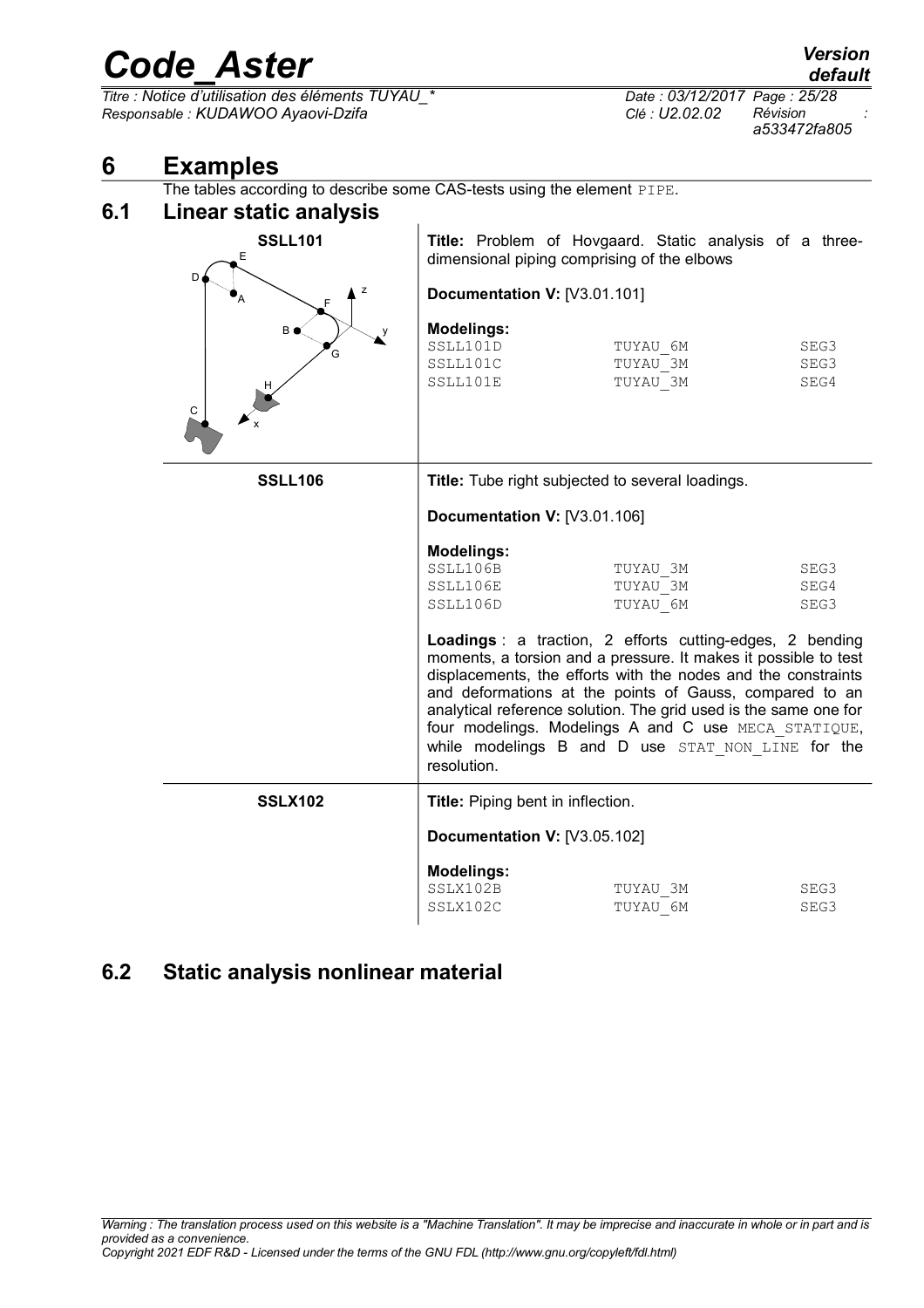| <b>Code Aster</b>                                                                                  |                                                                                                                                                                                                                       | <b>Version</b><br>default |
|----------------------------------------------------------------------------------------------------|-----------------------------------------------------------------------------------------------------------------------------------------------------------------------------------------------------------------------|---------------------------|
| Titre : Notice d'utilisation des éléments TUYAU *<br>Responsable : KUDAWOO Ayaovi-Dzifa            | Date: 03/12/2017 Page: 26/28<br>Clé : U2.02.02                                                                                                                                                                        | Révision<br>a533472fa805  |
| <b>SSNL503</b>                                                                                     | Title: Elastoplastic ruin of a thin bent pipe.                                                                                                                                                                        |                           |
| 0.407m<br>1,83<br>у<br>0.0104m<br>R<br>$\overline{\mathsf{c}}$<br>$R = 0.61m$<br>0.61 <sub>m</sub> | Documentation V: [V6.02.503]<br><b>Modelings:</b><br>SSNL503A<br>TUYAU_3M<br>Loading : thin bent pipe subjected to an inflection in its<br>plan and has an internal pressure with basic effect.                       | SEG3                      |
| <b>SSNI106</b>                                                                                     | <b>Title:</b> Fixed beam has an end and charged by a traction<br>with linear work hardening or a moment in perfect<br>plasticity.                                                                                     |                           |
|                                                                                                    | Documentation V: [V6.02.106]                                                                                                                                                                                          |                           |
|                                                                                                    | <b>Modelings:</b><br>SSNL106E<br>TUYAU 3M<br>SSNL106F<br>TUYAU 3M<br>SSNL106G<br>TUYAU 6M<br><b>Loadings</b> : a traction, 2 efforts cutting-edges, 2 bending<br>moments, a torsion and a pressure. Modelings A and C | SEG3<br>SEG4<br>SEG3      |
|                                                                                                    | USE MECA STATIQUE, while modelings B and D use<br>STAT NON LINE for the resolution.                                                                                                                                   |                           |
| <b>HSNV100</b>                                                                                     | Title: Thermoplasticity in simple traction of a pipe.                                                                                                                                                                 |                           |
|                                                                                                    | <b>Documentation V: [V7.22.100]</b>                                                                                                                                                                                   |                           |
|                                                                                                    | <b>Modelings:</b><br>HSNV100C<br>TUYAU 3M<br>HSNV100D<br>TUYAU 6M                                                                                                                                                     | SEG3<br>SEG3              |

### <span id="page-25-0"></span>**6.3 Modal analysis in dynamics**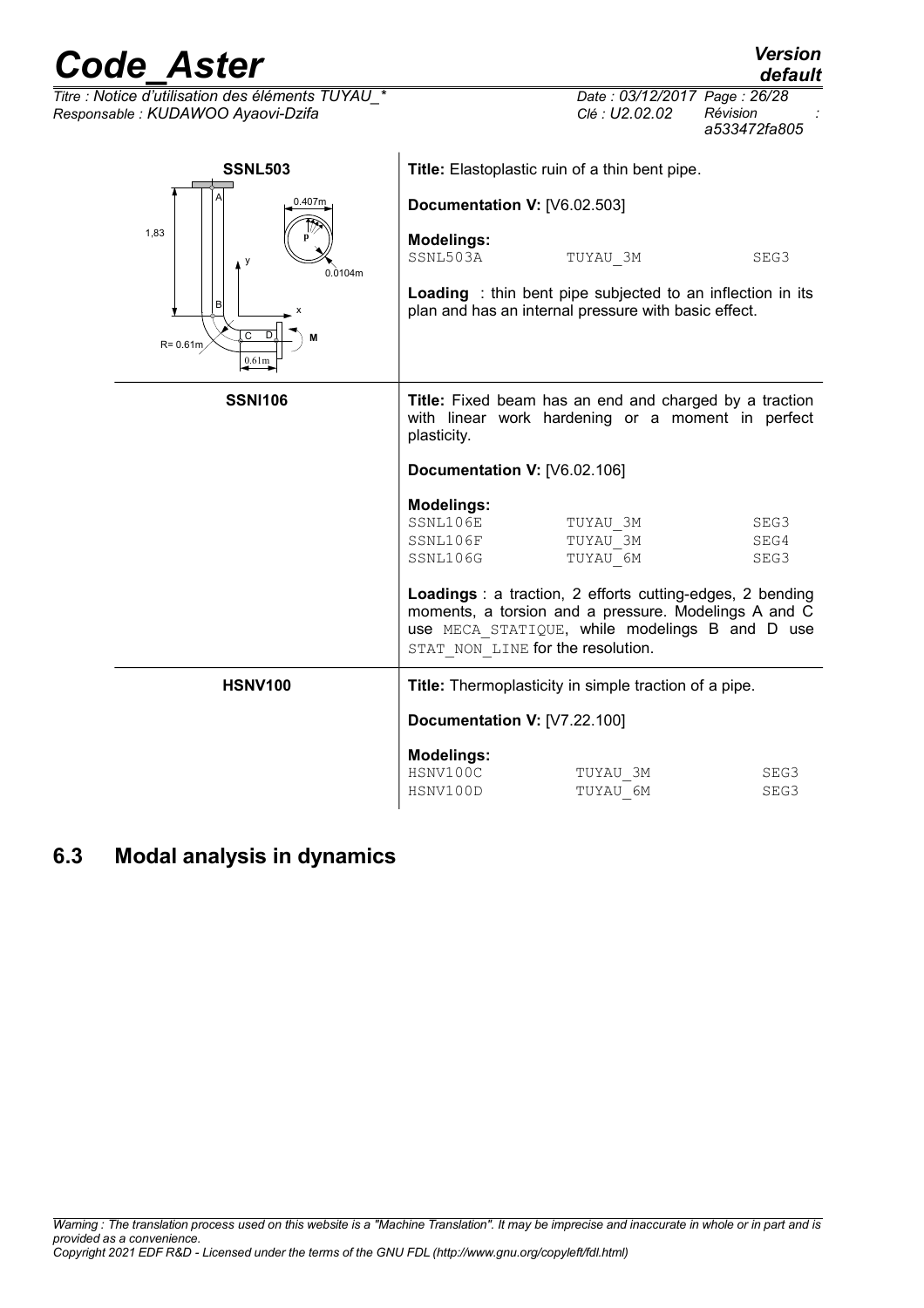### *default*

*Code\_Aster Version*  $\overline{T}$ *Titre : Notice d'utilisation des éléments TUYAU Responsable : KUDAWOO Ayaovi-Dzifa Clé : U2.02.02 Révision :*



*a533472fa805*

**Title:**: Problem of Hovgaard. Dynamic analysis of a threedimensional piping comprising of the elbows.

#### **Documentation V:** [V2.05.002]

#### **Modelings:**

| TUYAU 3M                        | SEG3 |
|---------------------------------|------|
| TUYAU 3M                        | SEG4 |
| TUYAU 6M                        | SEG3 |
| SDLX02D<br>ISDLX02F<br>ISDLX02E |      |

#### **SDLL14 Title:** Mode of vibration of a thin elbow of piping.

**Documentation V:** [V2.02.014]

| <b>Modelings:</b> |          |      |
|-------------------|----------|------|
| SDLL14A           | TUYAU 3M | SEG3 |
| SDLL14C           | TUYAU 3M | SEG4 |
| SDLL14B           | TUYAU 6M | SEG3 |

#### **6.4 Nonlinear dynamic analysis**

<span id="page-26-0"></span>

**ELSA Title:** Nonlinear seismic analysis of a line of piping.

**Documentation V:** [V1.10.119]

| <b>Modelings:</b> |          |      |
|-------------------|----------|------|
| ELSA01B           | TUYAU 3M | SEG3 |
| ELSA01C           | TUYAU 3M | SEG4 |

**Loadings** : a seismic excitation is imposed on the line. This one only involves a partial plasticization (1%) elbows.